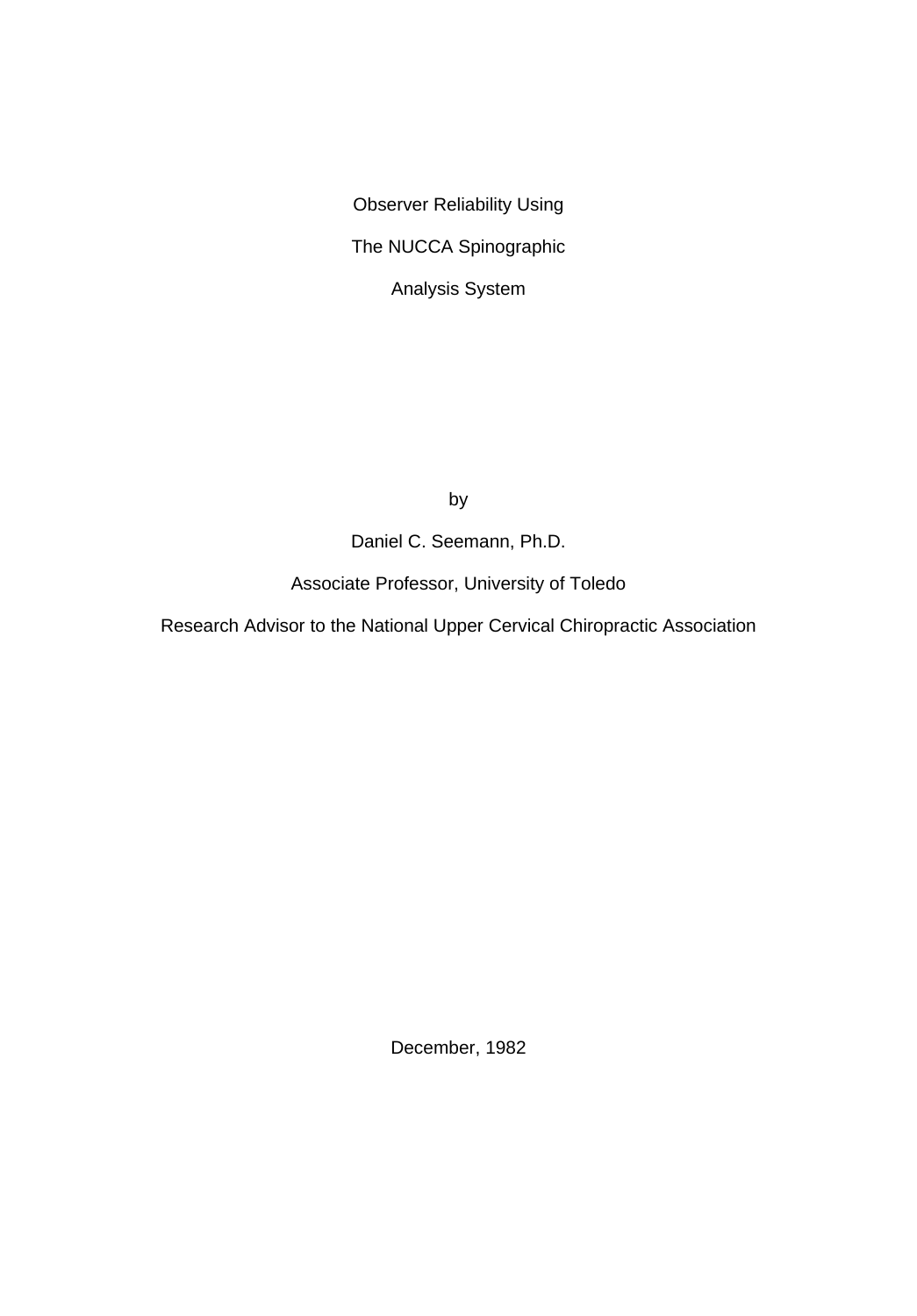## Abstract

 The acceptance of spinographic analysis as an accurate measurement system has been suspect especially with regard to the reduction of the subluxation. The problems of magnification, distortion, and observer error can be solved by properly aligned x-ray, patient placement and competent observers. The results of this investigation show that a very high rate of consistency can be demonstrated between and among observers.

Key Words: biomechanics, spinographic analysis, magnification, distortion, reliability coefficient, chiropractic, cervical, x-ray alignment.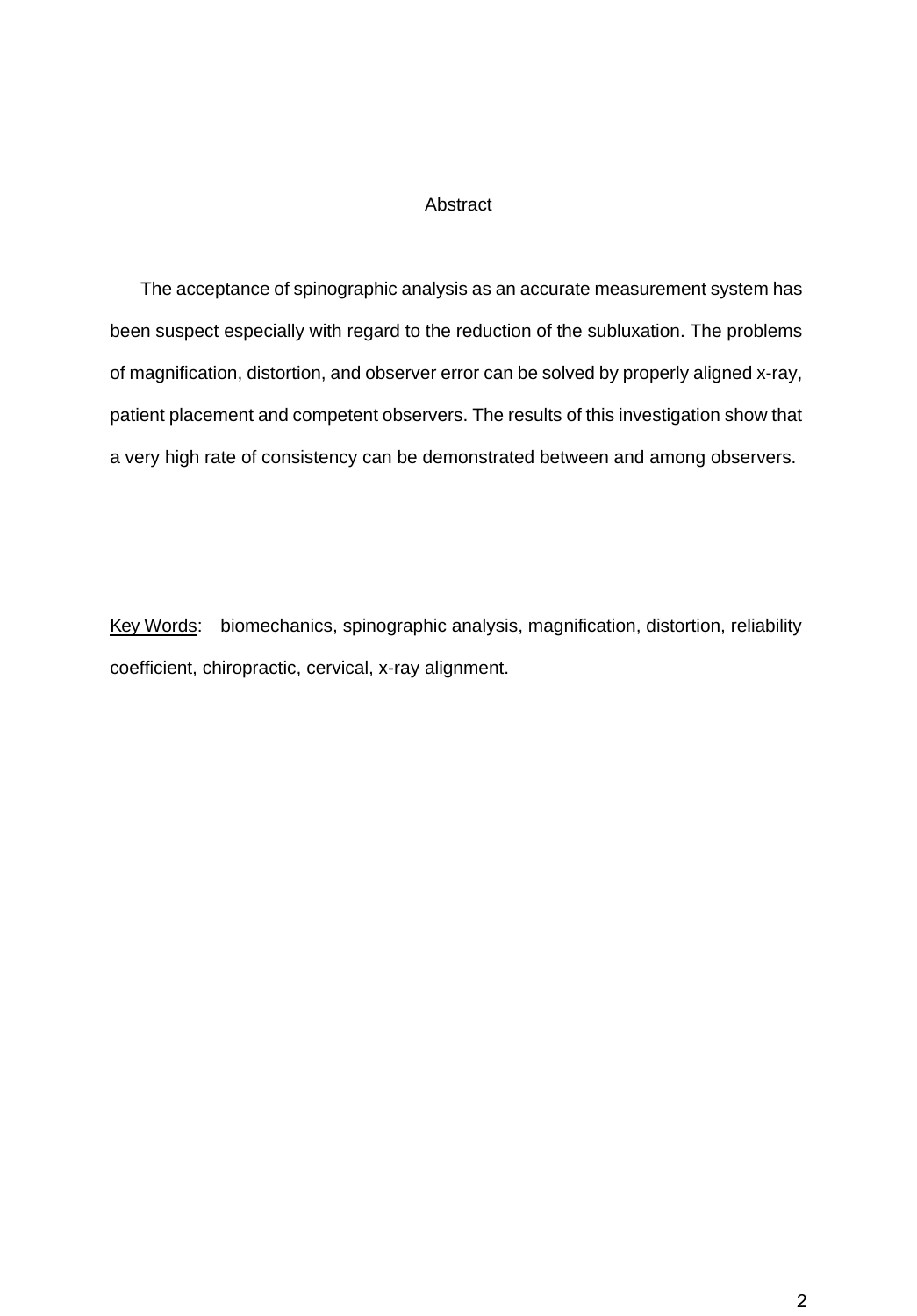Observer Reliability Using The NUCCA Spinographic Analysis System

The use of x-rays as a diagnostic tool has been helpful in locating pathology and structure in the anatomical frame, but the use of spinographic analysis to evaluate biomechanical relationships where precision in the measurement is required, has had mixed reception. Hildenbrandt<sup>1</sup> noted that critics of spinographic analysis contend that too much latitude has been taken with the analysis without putting the programs to scientific scrutiny. Philips<sup>2</sup> summarized some of the major problems with spinographic analysis to be: 1) technical error due to magnification and distortion, 2) observer error, and 3) basic marking errors with line drawings. As a result of these criticisms, the acceptance of spinographic analysis as an accurate measurement system has been suspect, especially with regard to the reduction of the subluxation.

The purpose of this study will be to show that the technical problems of distortion can be controlled by the proper alignment of x-ray equipment and patient placement. It will also show measurement problems caused by magnification can be solved by using a rotatory measurement system rather than a linear system. The investigation will also attempt to show that a high level of inter-observer and intra-observer reliability can be demonstrated when the technical problems stated above are solved and the technical competence of the observers are of good quality.

There are five hypotheses that will be investigated in this study. Hypothesis #1. An observer will analyze the same set of x-rays over a period of time. The question: Will there be a difference between the first analysis and the second analysis over a period of time? (intra-rater reliability)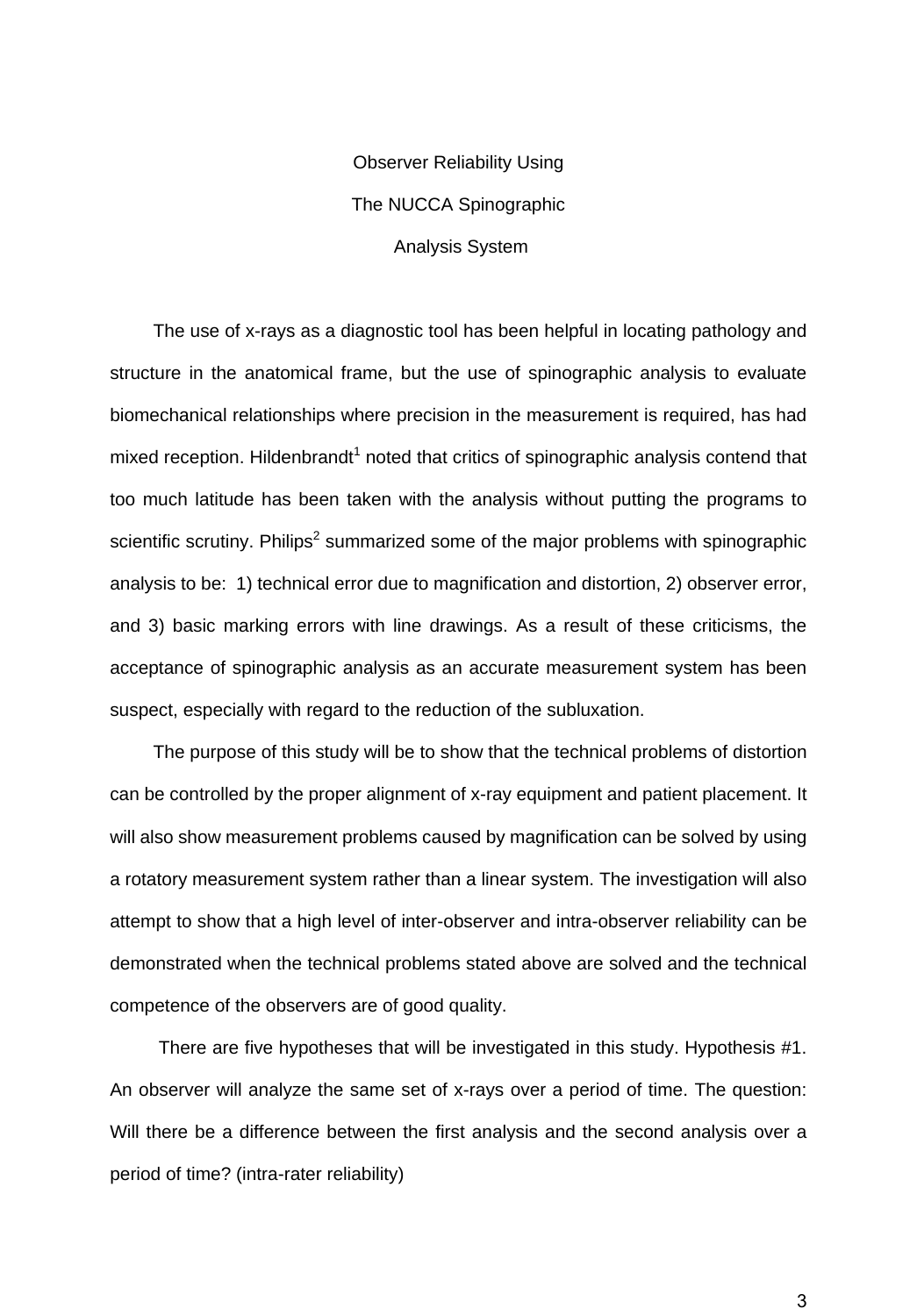Hypothesis #2. Several observers will analyze duplicate x-rays taken of the same patient, at the same site. The question: Will there be observer differences analyzing the same x-rays? (inter-rater reliability)

Hypothesis #3. Two observers will position and x-ray the same patient, at the same site. The question: Will there be differences in the x-ray analysis because of the two observers positioning the same patient at the same site?

Hypothesis #4. Two observers will position and x-ray the same patient at different sites. The question: Will there be differences in the x-ray analysis because of the two observers positioning the same patient at two different sites?

Hypothesis #5. Three observers will analyze the x-rays of the same patient taken at different sites. The question: Will there be differences in the analysis because of the two observers positioning the same patient at two different sites?

 The null hypothesis will be assumed with all five hypotheses: that in fact, there will be no differences among and between observers. The prediction is that the reliability coefficients (RC) will be high among and between observers.

## Alignment of X-ray

In order to secure quality x-rays, several components of the x-ray equipment must be aligned properly. The procedure is relatively complicated and most x-ray suppliers are not trained to align the equipment properly. The responsibility then becomes the problem of the practitioner. Dickholtz<sup>3</sup> in his brochure X-ray Alignment, outlines the procedures necessary for proper alignment. Proper alignment requires that two planes be established in such a way that all units of the x-ray equipment are precisely 90 degrees to each other. On the long axis, the exact center of the bucky, the film, the object, the head clamps and focal spot should bisect this plane (see figure 1).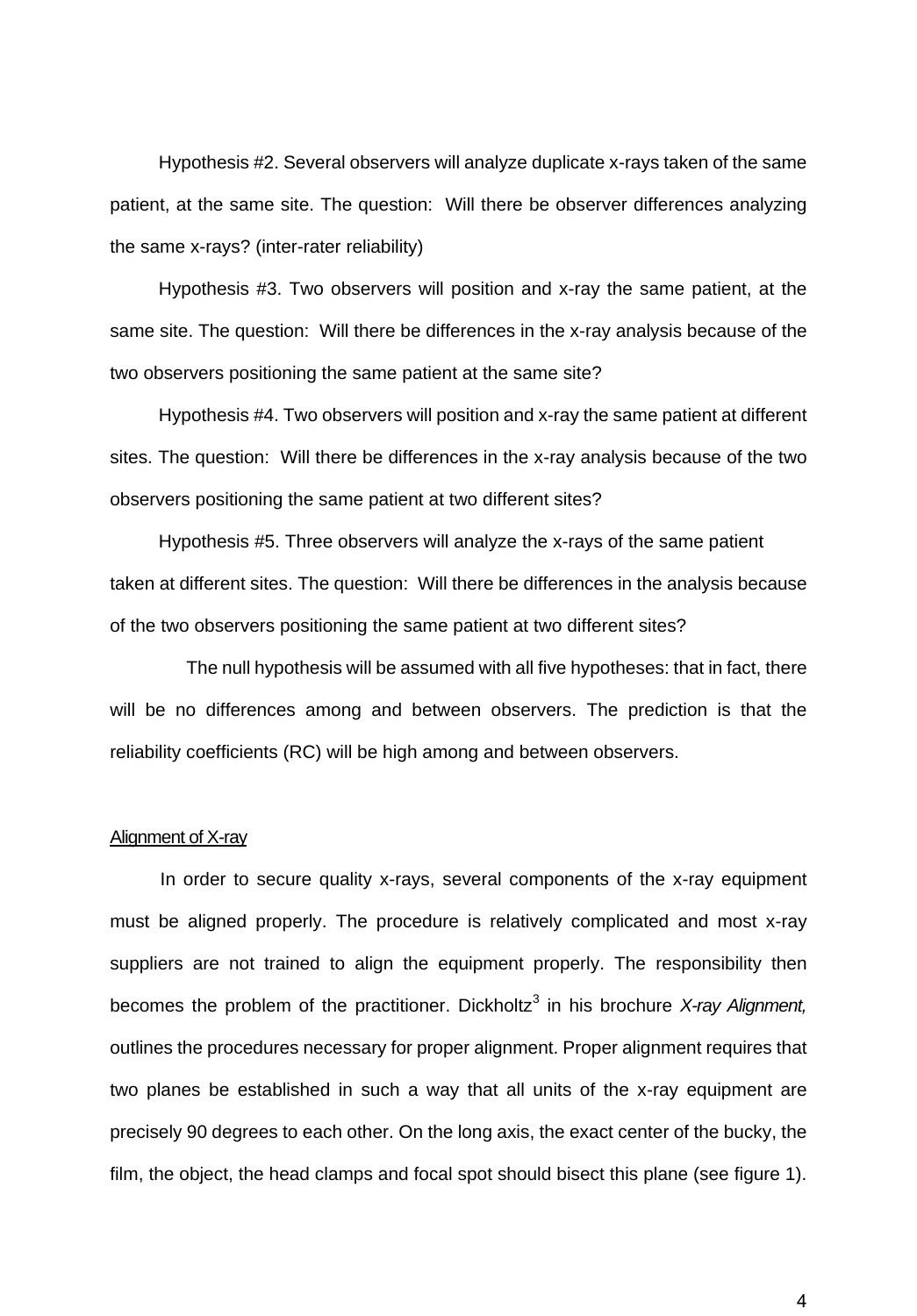The short axis is set at 90 degrees to the long axis and the main tracks of the x-ray. The tube arm, x-ray head, bucky and the head clamps are set at right angles to the long axis and the main tracks of the x-ray (see figure 1).

#### Patient Placement

The other factor that contributes to x-ray distortion is improper patient placement. If the patient's head is not placed precisely 90 degrees to the focal spot, the side of the head that is nearest to the ray, will appear larger and the radius of the head will shorten and appear flatter on the side of head furthest from the ray. Analyzers sometimes perceive these differences as a bone or tissue anomaly. In upper cervical analysis, for example, a condyle which is viewed as short enlarges after an adjustment and appears the same size as the other condyle because the condyle is now the same distance to the focal spot as the other condyle (Gregory<sup>4</sup>).

Hildenbrandt<sup>5</sup> recommends that patients be x-rayed in the vertical position because the effects of gravity are different when viewed in the horizontal position. NUCCA agrees with this notion. Pressure on the spinal column in the standing position ranges from 190-300 lbs. per square inch. Pressure reduces to 30 lbs. per square inch in the supine position (Seemann $6$ ). The anatometer studies showed that the short leg in the supine position was not the same length when measured in the vertical position, because part of the leg shortness was shifted to rotation and pelvic tilt. Therefore, to x-ray a patient in the horizontal position artificially "corrects" rotation or tilt and precludes an accurate view of biomechanical relationships in the film.

With upper cervical analysis, the patient is seated in a chair that is permanently fixed to the floor, but can be rotated 350 degrees, move anterior/posterior to the bucky, and move lateral to the bucky. When taking the nasium film, the glabella is centered to the center of the bucky and film. If the head is tilted in the lateral plane, the tilt is not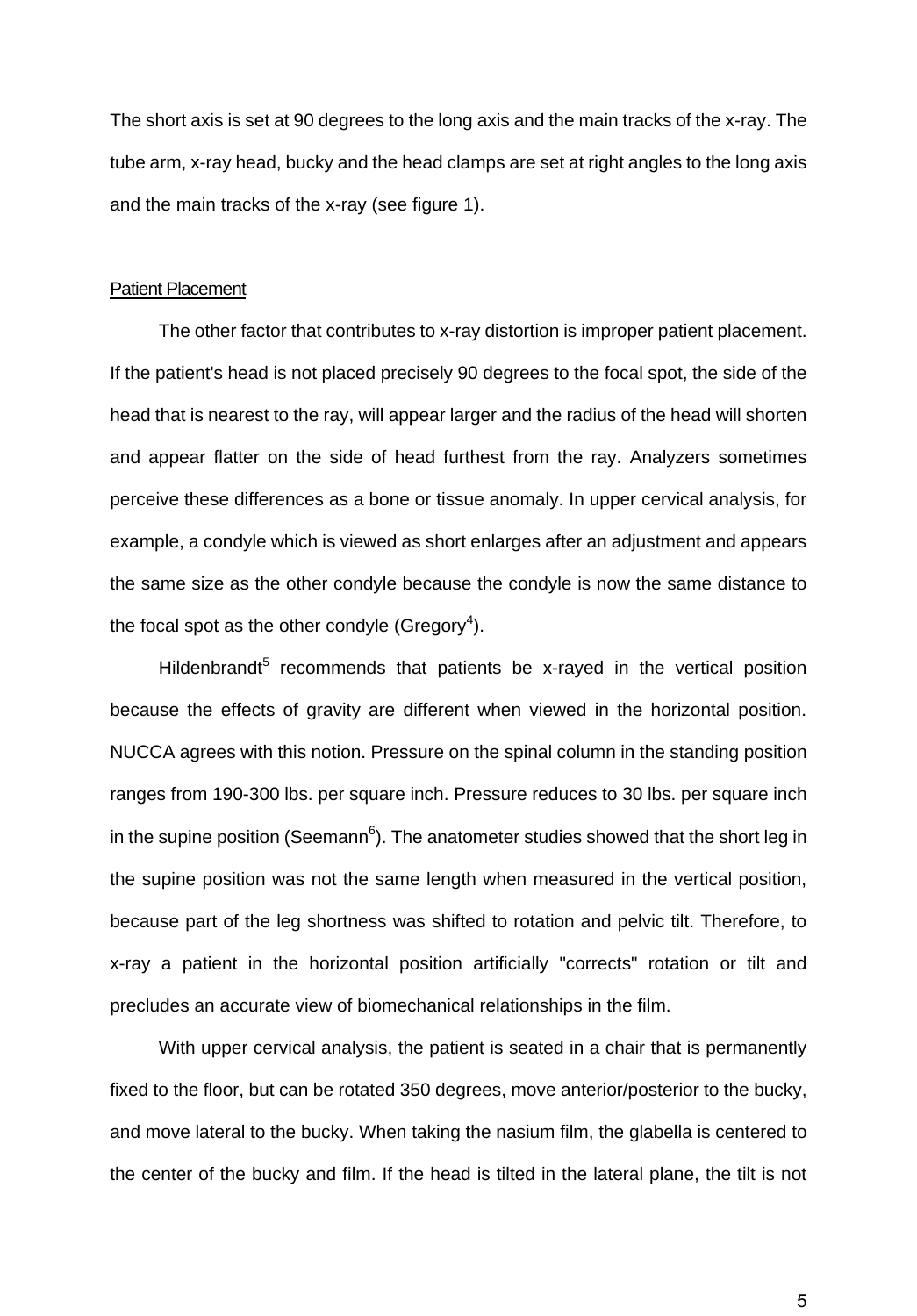removed. If the head is rotated, the patient's body is rotated until the head is in a 90 degree plane to the bucky. Both tilt and rotation are a part of the patient's subluxation and to remove them manually would cause an error in analysis.

A scissors type head clamp which is fastened to the bucky is placed on either side of the head at the ear level. The head clamp is aligned so that the center of the head clamps always bisect the center of the bucky. The head clamp then acts as a centering device which assures the head will always bisect the center of the bucky. The head clamps also assure that the head will not move during the exposure. Vertex and lateral views are taken in a similar manner and further information about head placement can be found in Dickholtz<sup>7</sup>. All films are taken at 42 inches focal spot to the film and all NUCCA instruments are designed to measure x-ray images at the 42" distance.

## The Rotatory Analysis

The NUCCA system<sup>8</sup> is based on rotatory relationships between the frontal, sagittal, and transverse planes of the atlas, the head and the lower cervical units (C2 - C7). In the frontal plane (nasium), there are four relationships that are calculated to determine part of the reduction pathway. The first, is the relationship between the position of the head and the atlas. The relationship is called laterality and is measured in degrees. If the head has tilted to the right from the vertical axis and the angle is less than 90 degrees to the atlas plane line, the patient has a right laterality. Laterality is the most important element because it determines which side the head is placed for the adjustment (contact), (see figure 2). With the second relationship, the analyzer needs to know if the axis has rotated to the same degree as the atlas and this can occur three ways: (1) the atlas and axis misalign to the same degree, (2) the axis misaligns to a greater or lesser degree, and (3) the axis misaligns to the opposite frontal plane. The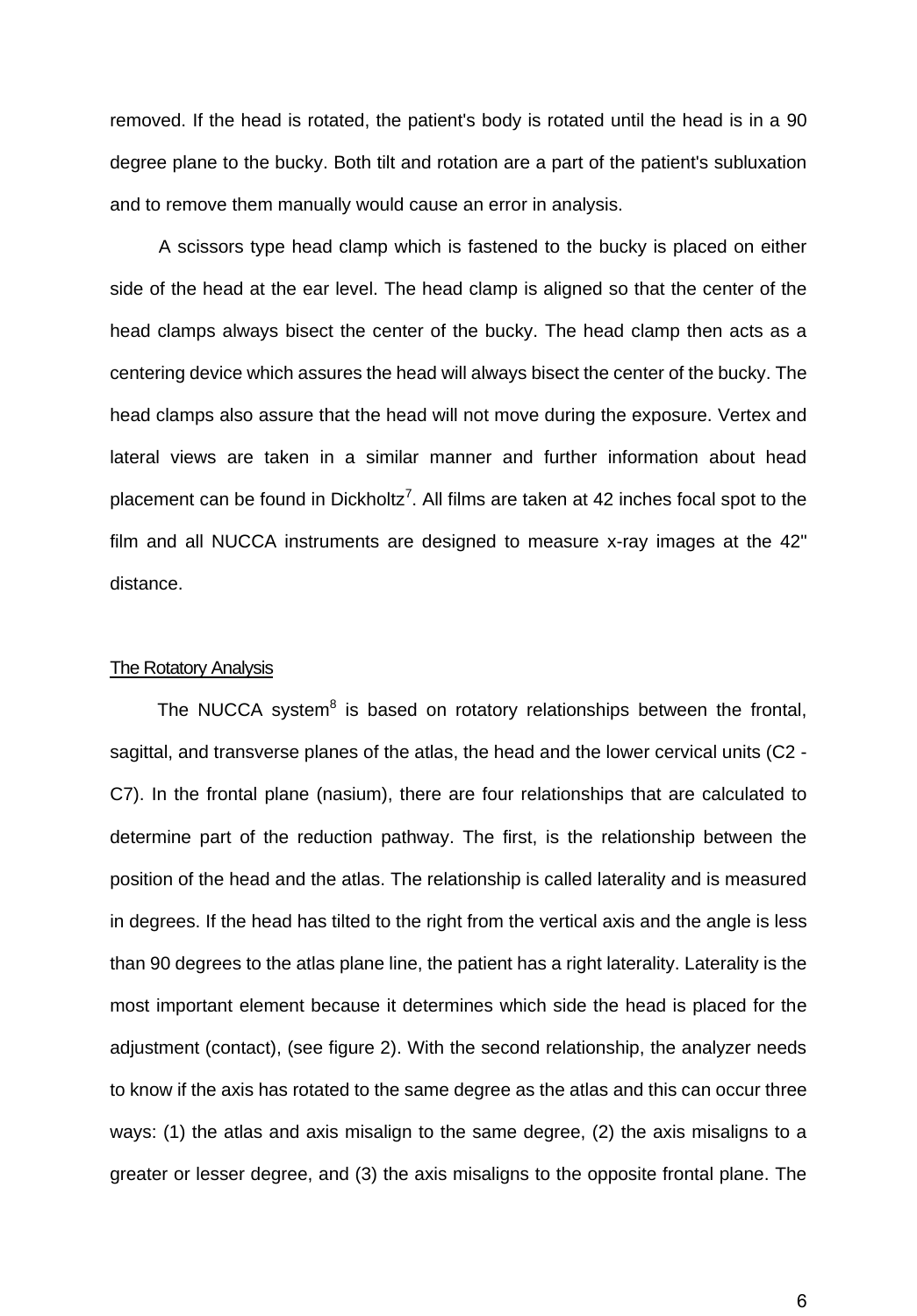third relationship requires the analyzer to determine the ratio between the condylar and axial circles. The condylar circle is determined by the length of the arc of the condyles. The length of the arc determines the number of degrees the head can turn on the condyles. The axial circle is determined by the width of the base of the superior aspect of axis. The degree to which the lower cervical units (C2-C7) can rotate in relationship to the atlas is dependent on the width of the axis. The size of the two circles is a factor in reducing the subluxation. The larger the size of the axial circle in relationship to the condylar circles, the greater the leverage required in the adjustment (see figure 3). The fourth element examines the relationship between laterality and the lower cervical line which is drawn downward from the atlas plane line at a point which bisects the centers of the odontoid process and the spinous process of axis to the body center of the seventh cervical vertebra. There are four combinations that can occur: (1) laterality is smaller and opposite to the lower angle, (2) laterality is larger and opposite to the lower angle, (3) laterality is smaller and on the same side as the lower angle, and (4) laterality is larger and on the same side as the lower angle. When laterality is on the opposite side of the lower angle it is called "opposite to the kink" or Type 1. If laterality is on the same side as the lower angle it is called "into the kink" or Type 2 (Gregory<sup>9</sup>). (See figure 4 & 5).

With the vertex film the relationship between the head and the atlas is established by drawing a line that bisects the skull A to P and to a line that bisects the atlas. If these lines are not parallel or collinear, the atlas is considered to have rotated either anterior or posterior to the skull depending on the side of laterality (see figure 6).

The four elements from the nasium film combine to form a linear value which is transformed into a height vector. This is the pathway which would be required to reduce laterality back to the vertical axis. The degree to which the atlas is rotated in the transverse plane is also given a linear value and this is called the rotation vector and is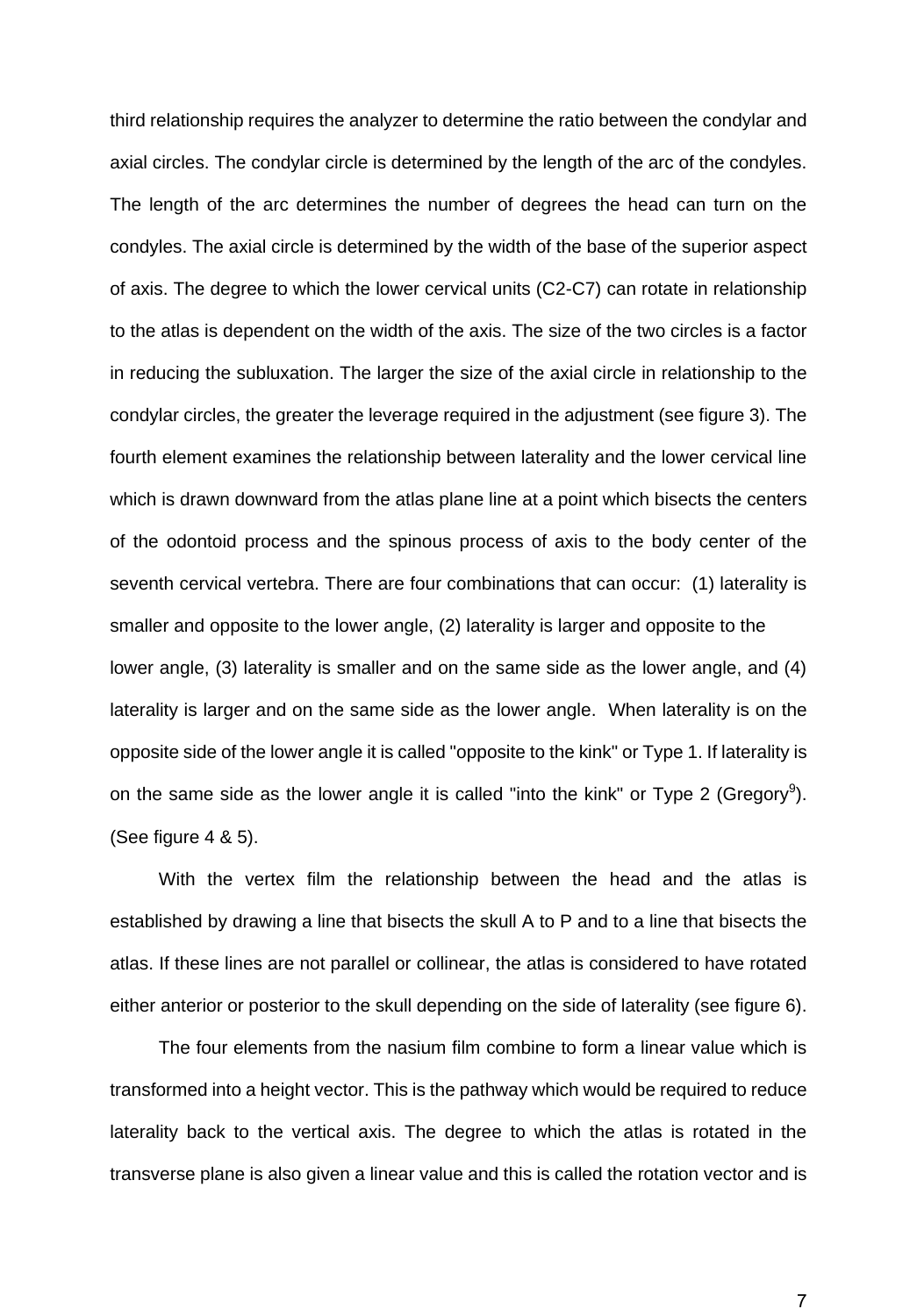the path required to move the atlas back to the vertical axis in the transverse plane. In most subluxations, laterality and rotation are present and require simultaneous reduction. A single reduction pathway is determined using the Pythagorean theorem. The two elements, rotation and the height vector, form the sides of a right triangle. The hypotenuse of these two sides forms the horizontal resultant or the reduction pathway necessary to reduce the rotation and laterality simultaneously. If a force is directed precisely along this resultant, both elements will return to the vertical axis (see figure 7).

## Problems with Magnification

Using a rotatory measurement system eliminates problems that a linear analysis system has with magnification, because the angle relationships remain constant. Magnification cannot alter the angle ratios between the various elements, regardless of the magnitude of the magnification (Luster & Keats<sup>10</sup>).

Another advantage is magnification tends to increase outward in all directions from the epicenter of the film (Hildenbrandt<sup>5</sup>). With the NUCCA analysis, the focal spot is centered on the atlas and the analysis is then made from the center of the film. Basically all analyses are performed from the center outward whether it is locating structures of the skull or forming angle relationships. These procedures tend to reduce errors that might occur where the analysis originates at the periphery of the film.

The third advantage of a rotatory measurement system is that asymmetrical boney structures are not a factor in measurement because in determining the relationships between the various planes in the upper cervical area, peripheral boney structures are never used in establishing a plane line. Points that are used in establishing plane lines are found near the epicenter of the film and are seldom anomalous.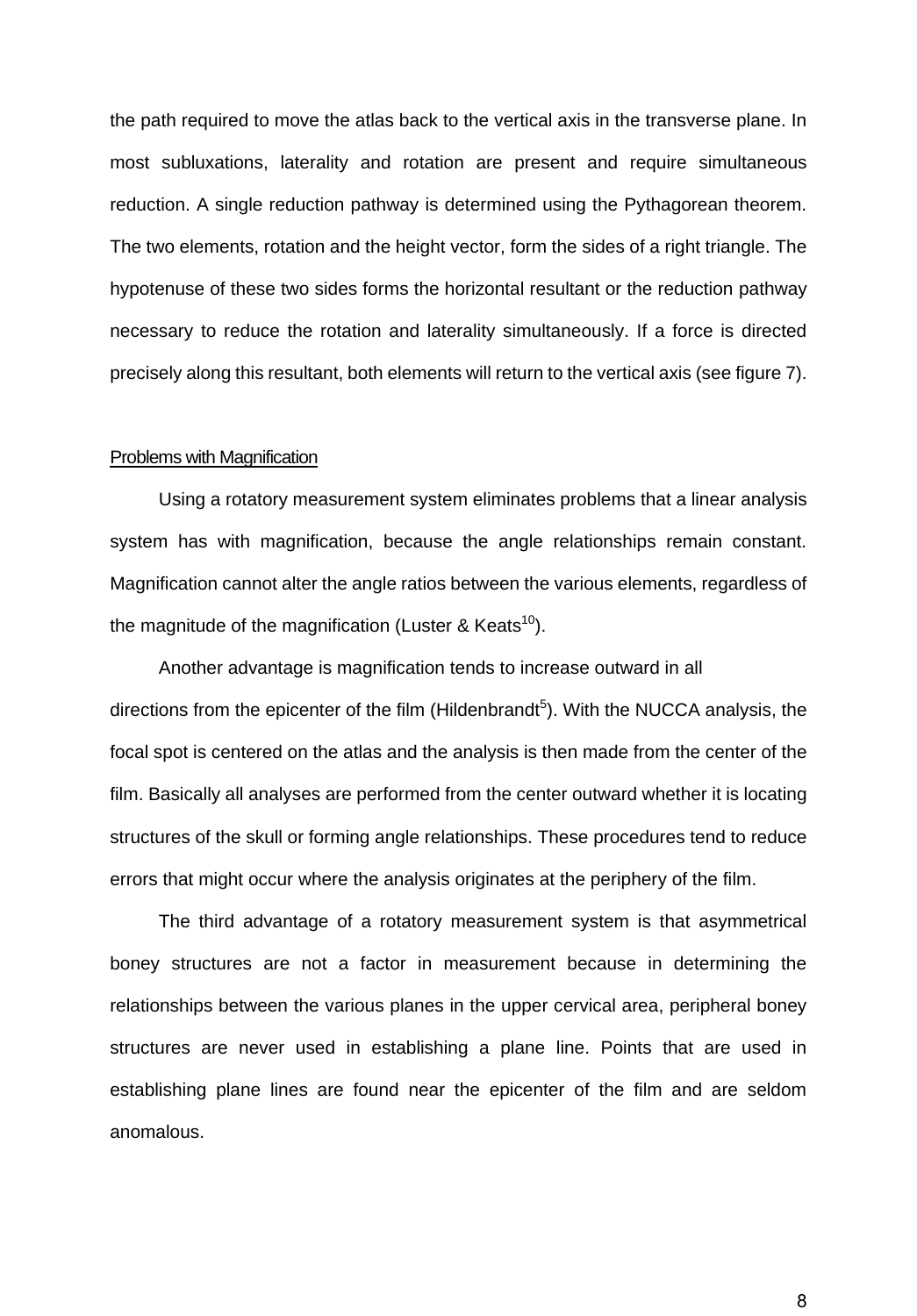### Observer Reliability

Implicit in this lengthy discussion is, if the problems that are attendant with distortion, patient placement, measurement, and magnification are not controlled, then any attempt to judge observer reliability would be fruitless. Philips<sup>11</sup> found when he compared three different analyses there was little observer reliability. Explicit then is the assumption that consistent observation, agreement between observers and agreement within observers, is only possible if the above mentioned problems have been solved. Therefore, consistent agreement between and within observers should indicate that it is possible to utilize a spinographic system that can evaluate biomechanical relationships effectively.

### Methods:

#### Hypothesis #1 & #2

### **Participants**

Ten sets of pre x-rays were taken at random from a NUCCA practitioner's files for the analysis. Of the 10 patients selected, 8 were adults and 2 were young adults; 9 were females. Patient numbers ranged from 1802 to 5827 spanning a period of several, years.

The observers in the study were 5 experienced NUCCA practitioners engaged in private practice. Number of years in practice ranged from 1 year to 42 years. The practitioners are located throughout the U.S. and Canada.

#### Apparatus

The original set of 10 x-rays were all taken on the same x-ray equipment, manufactured by Borg-Warner. The films were taken at KVP=90 with MA=15. For the nasium view, the exposure time was 1-1.25 seconds, and for the vertex view, the exposure time was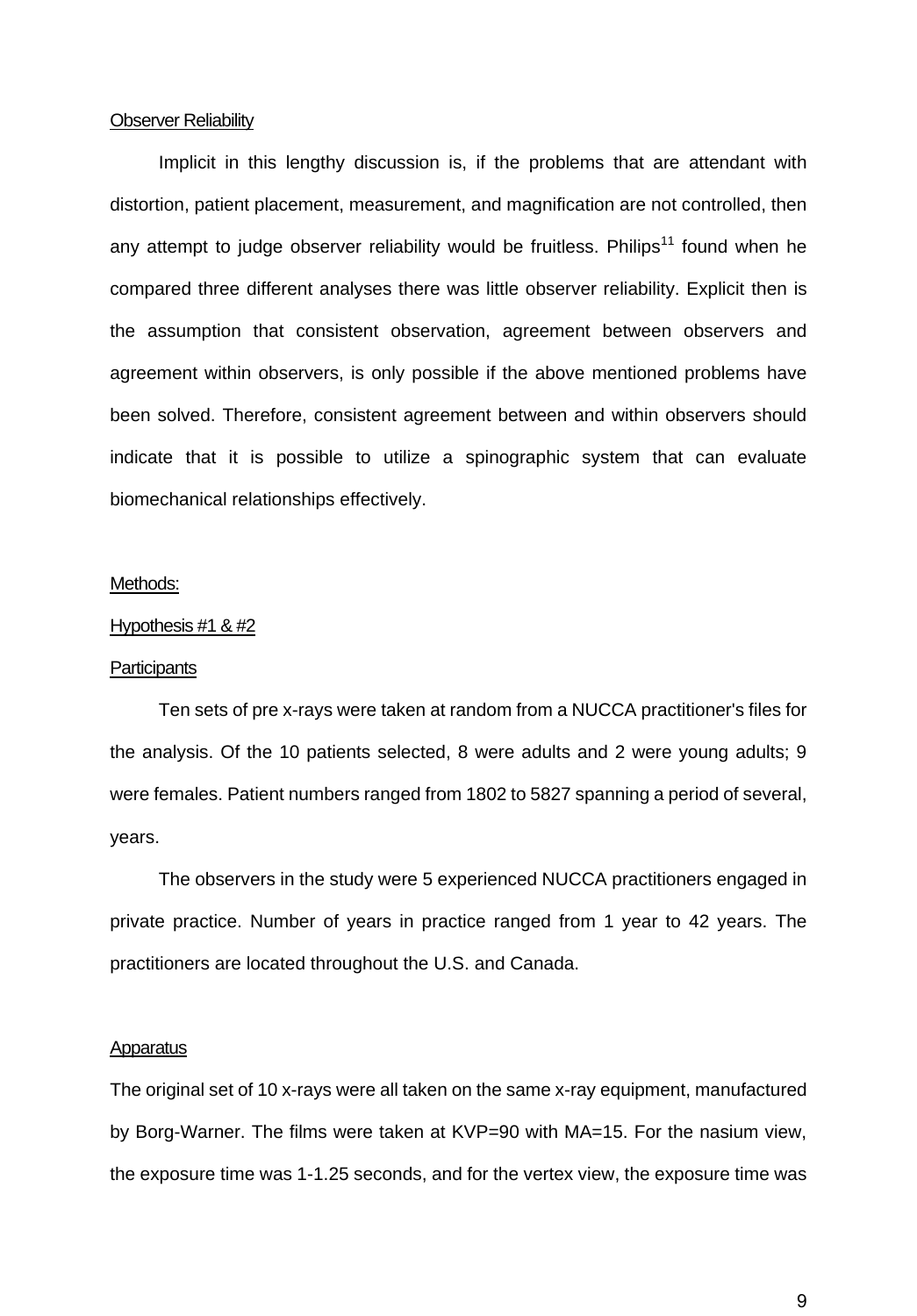2-2.5 seconds. The focal spot to film distance was 42 inches. The focal spot aperture was 2.5 mm. The screens used for the nasium and vertex were lightning speed. Kodak x-ray blue brand film was hand processed. The head clamp was made by Utterbach and the x-ray tube was made by Picker.

## **Procedure**

A total of 50 sets of films were duplicated after the line drawings of the original sets were erased. Each of the five observers received the same set of 10 x-rays for the analysis. A set consisted of a nasium and vertex view.

For the inter-observer study, the 5 observers were asked to analyze each of the 10 sets of films, at their respective offices. After reading and analyzing, the films were returned to the investigator. The observers were blind as to what data would be used in the study. They were told that the investigation was concerned with observer reliability.

An intra-observer study was conducted with 2 observers. They were asked to re-analyze the films that they had analyzed in the inter-observer exercise. The investigator erased the line markings from the first set of films and after a period of about one month asked the 2 observers to reanalyze the films. The Pearson product-moment of coefficient of correlation was used in the analysis of the data of both the inter- and intra-rater data.

#### Hypothesis #3

## **Participants**

Ten patients were used for this part of the study. All were new patients and they were not known to the observers. There were all adults, three females and seven males. X-rays were taken over a period of approximately three weeks. The two observers were experienced practitioners.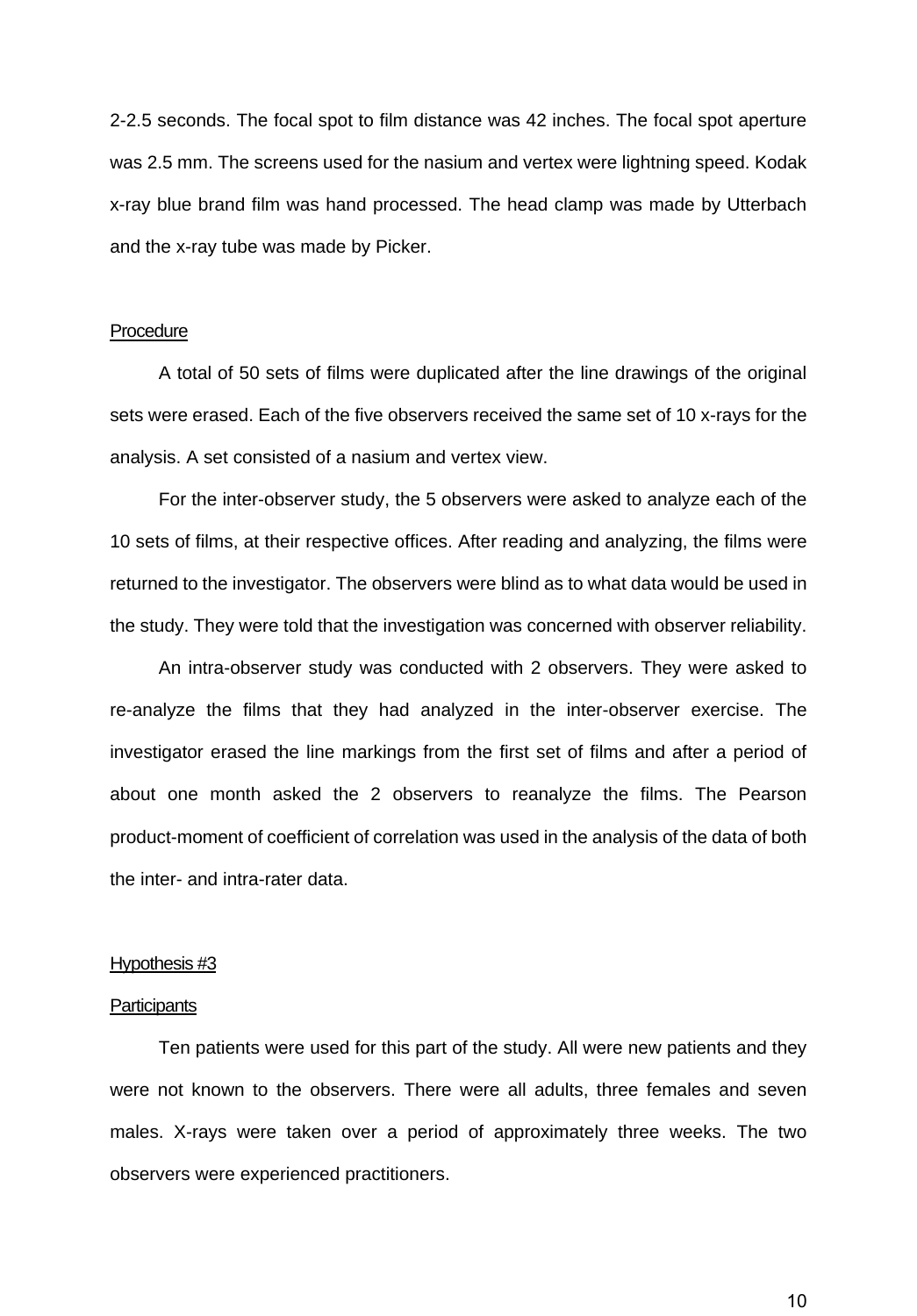### **Apparatus**

The equipment was used as in hypothesis #1 and #2.

#### **Procedure**

Normal procedure for x-raying a patient in this particular office was to take a lateral, two nasiums and a vertex. For the study, a lateral, two nasiums, and two vertexes were taken. Observer #1 took the lateral, a nasium, and a vertex. Observer #2 then repositioned the patient and took another nasium and the vertex.

Observer #3 analyzed the two sets of ten x-rays blind as to which set was taken by Observer #1 or Observer #2, Observer #3 analyzed the film sets in random order.

## Hypothesis #4

#### Participants.

Nine regularly accepted new patients were used in this part of the study. All of the participants were were briefed as to the goals of the study. It was important that the participants were fully compliant because they were required to be x-rayed at two different locations by two different observers. The participants were x-rayed over a period of approximately five weeks.

The observers were experienced practitioners with their offices located approximately 20 miles apart.

## Apparatus-Observer #1

The x-ray equipment was a Jamaica Brand, Westinghouse 200/100; film, RPI AGFA GAVENT; screens, DuPont Quanta III; time, t=MAS/MA. The film was processed by PACO and the grid ratio was 5:1.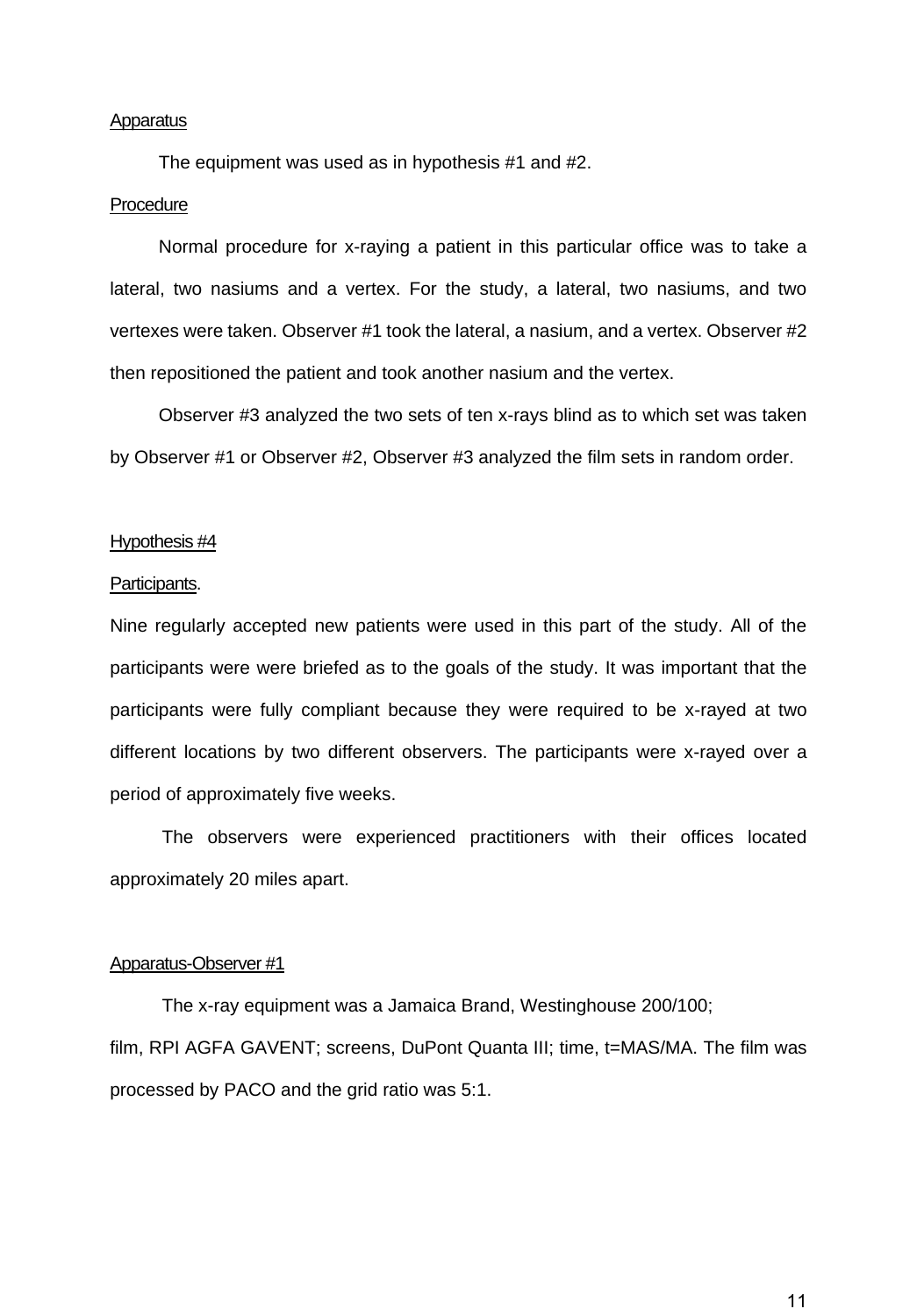## Apparatus-Observer #2

The x-ray equipment was a Trans World machine; film, Kodak Blue Brand 1; High Plus Screen; 12:1 grid ratio; time, with females, nasiums were taken with 50 MA, 2/5 sec and 92-96 KVP, vertexes were taken 100 MA 2/5 sec, 96 KVP; with males, nasiums were taken 50 MA, 1/2-3/5 sec, 94 KVP, the vertexes were taken at 100 MA, 1/2-3/5 sec, 96 KVP.

### **Procedure**

A vertex and a nasium were taken of each participant at each location. The participants were x-rayed on an available basis, therefore, it was not always possible for Observer #2 to take x-rays of the participant the same day as Observer #1. The participants were not under chiropractic treatment at the time of the study. The Observers were asked not to discuss the listings of the participants during this phase of the study.

Observer #3 analyzed the nine sets of film taken by Observer #1 and #2. The films were analyzed in random order and Observer #3 was blind as to which films were being analyzed.

## Hypothesis #5

#### **Participants**

The films of the participants used in Hypothesis #4 were used in the analysis.

#### **Procedure**

Observer #1 and #2 analyzed the nine sets of x-rays that they had each taken for Hypothesis #4. These listings were taken and compared with the listings found by Observer #3.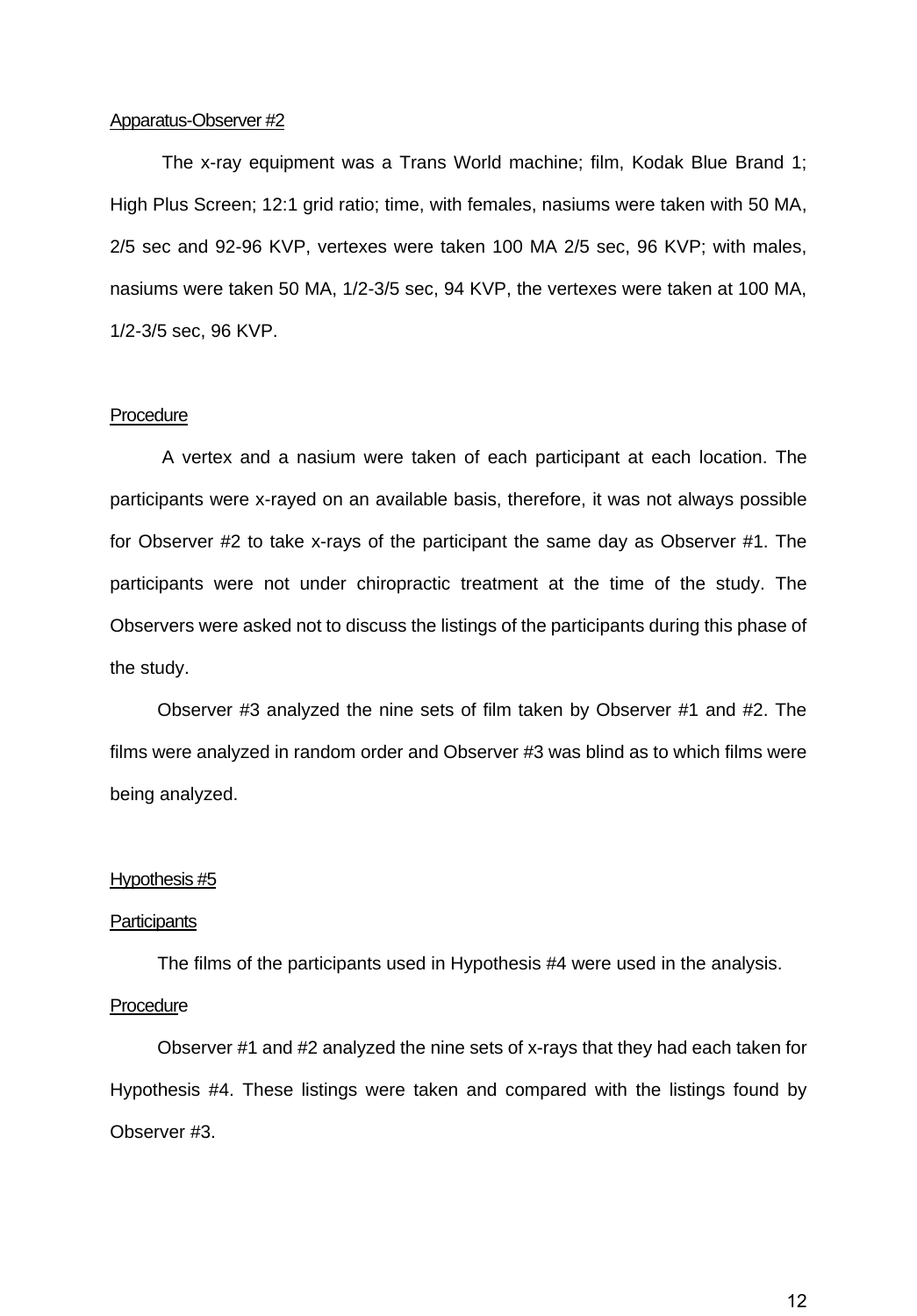## **Results**

The Observers who participated in the study were trained in the NUCCA system of spinographic analysis. Therefore, the following results can only be generalized to practitioners who use the NUCCA analysis system.

The height vector was used as one element of the analysis because the height vector is a total of four relationships discussed earlier. The other element, the rotation vector, was used in determining the other side of the reduction pathway.

The investigator disqualified one set of films on the grounds that the nasium film was too difficult to read. The posterior ring of atlas where the ring crosses the lateral masses was not clear and under most conditions, the patient would have been re-x-rayed.

Table 1 shows the Reliability Coefficients (RC) for the Intra-Observer study with Observer #1. Comparing the first rotation analysis with the second, the RC is 0.97. Comparing the first height vector with the second, RC is 0.94. The average RC is 0.96. The average deviation per set is 0.54 degrees for rotation, and 0.52 inches for the height vector.

Table 2 shows the RC for the Intra-Reliability study with Observer #2. comparing the first rotation analysis with the second, RC is 0.98. Comparing the first height vector with the second, RC is 0.99. The average RC is 0.985. The average deviation score for rotation is 0.42 degrees and for the height vector, 0.25 inches.

Table 3 shows the RC between the 5 Observers with regard to the rotation vector. The standard used in the comparison is Observer #1. The highest RC is between Ob  $#1$  and Ob  $#5$ , which is R=0.99, the lowest is between Ob  $#1$  and Ob  $#2$ , which is R=0.81. The mean for the Ob #1 column is R=0.93. The lowest correlations are found in column Ob #2 between Ob #2, Ob #3 and Ob #4, which were, R=0.58 and 0.67 respectively.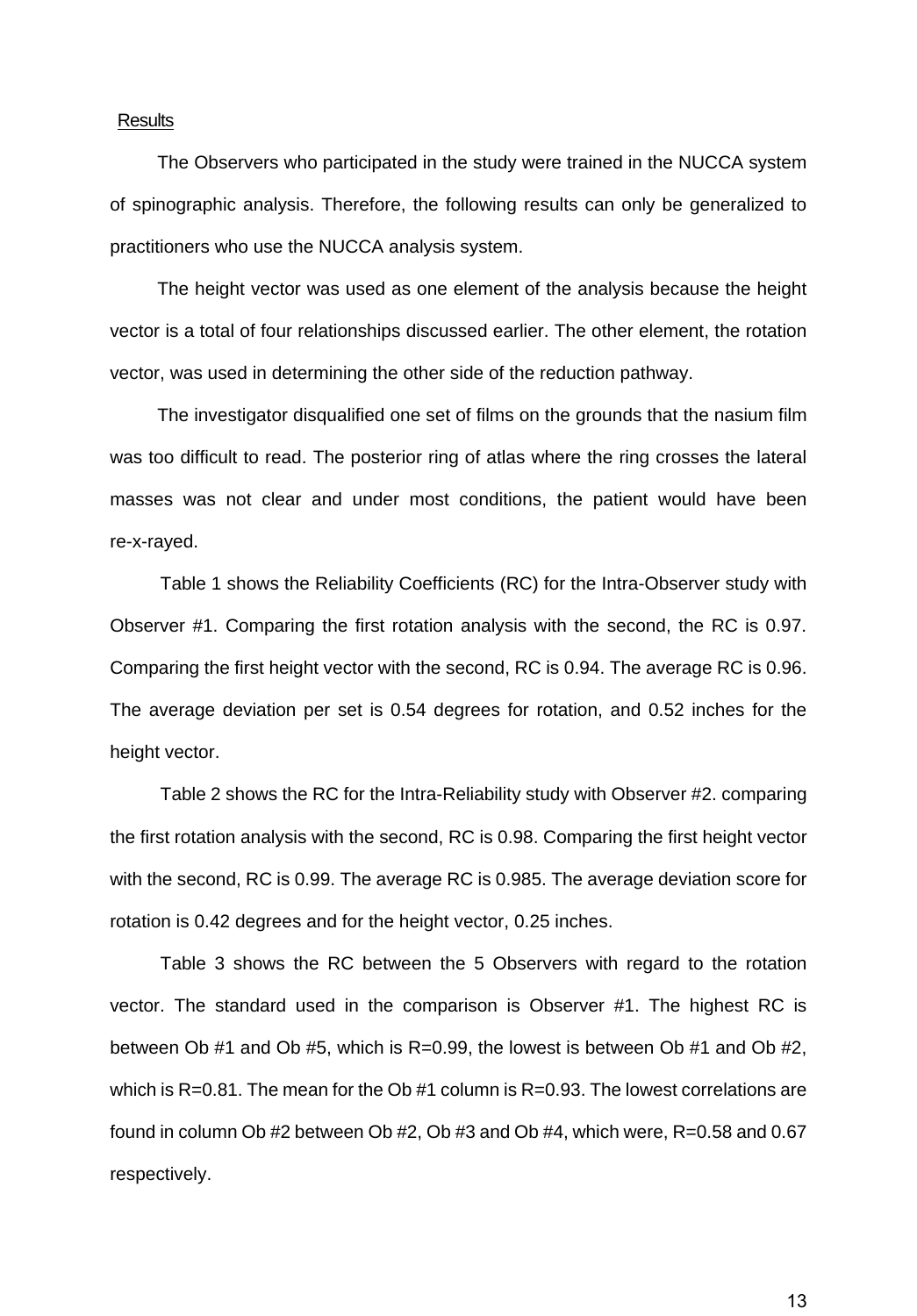Table 4 shows the RC's between the 5 Observers for the height vector. Again the standard used in comparison is Observer #l. The highest coefficient is between Ob #1 and Ob #5, which is R=0.99. The lowest correlation is between Ob #1 and Ob #2 in column #1 which is, R=0.87. The lowest coefficient across all Observers is 0.80 between Ob #2 and Ob #3. The mean for Ob #1 is 0.90 and the grand mean is 0.93.

Table 5 shows the inter-rater reliability between the two different observers who positioned the same patient at the same site. The RC between the two sets of rotation listings is R=1.00. The RC between the two sets of height vectors is R=0.993.

Table 6 shows the inter-rater reliability between the two observers who positioned the same patient at two different sites. The RC between the two sets of rotation vectors is R=1.00. The RC between the two sets of rotation vectors is R=1.00. The RC between the two sets of height, vectors is R=0.99.

Table 7 shows the inter-rater reliability of three observers who analyzed the same film of the same patient who was positioned at two sites, by two different observers. The RC of the height vectors between Observer #1 and #3 is R=0.90. The RC between Observer  $#2$  and  $#3$  is  $R=0.80$ .

Table 8 shows the inter-rater reliability of three observers who analyzed the same film of the same patient who was positioned at two sites, by two different observers. The RC of the rotation vectors between Observer #1 and #2 is R=0.80. The RC between Observer #1 and #3 is R=0.93. The RC between Observer #2 and #3 is R=0.806.

### **Discussion**

The goal of this research was to demonstrate that spinographic analysis can be a viable tool in analyzing biomechanical relationships. By presenting five different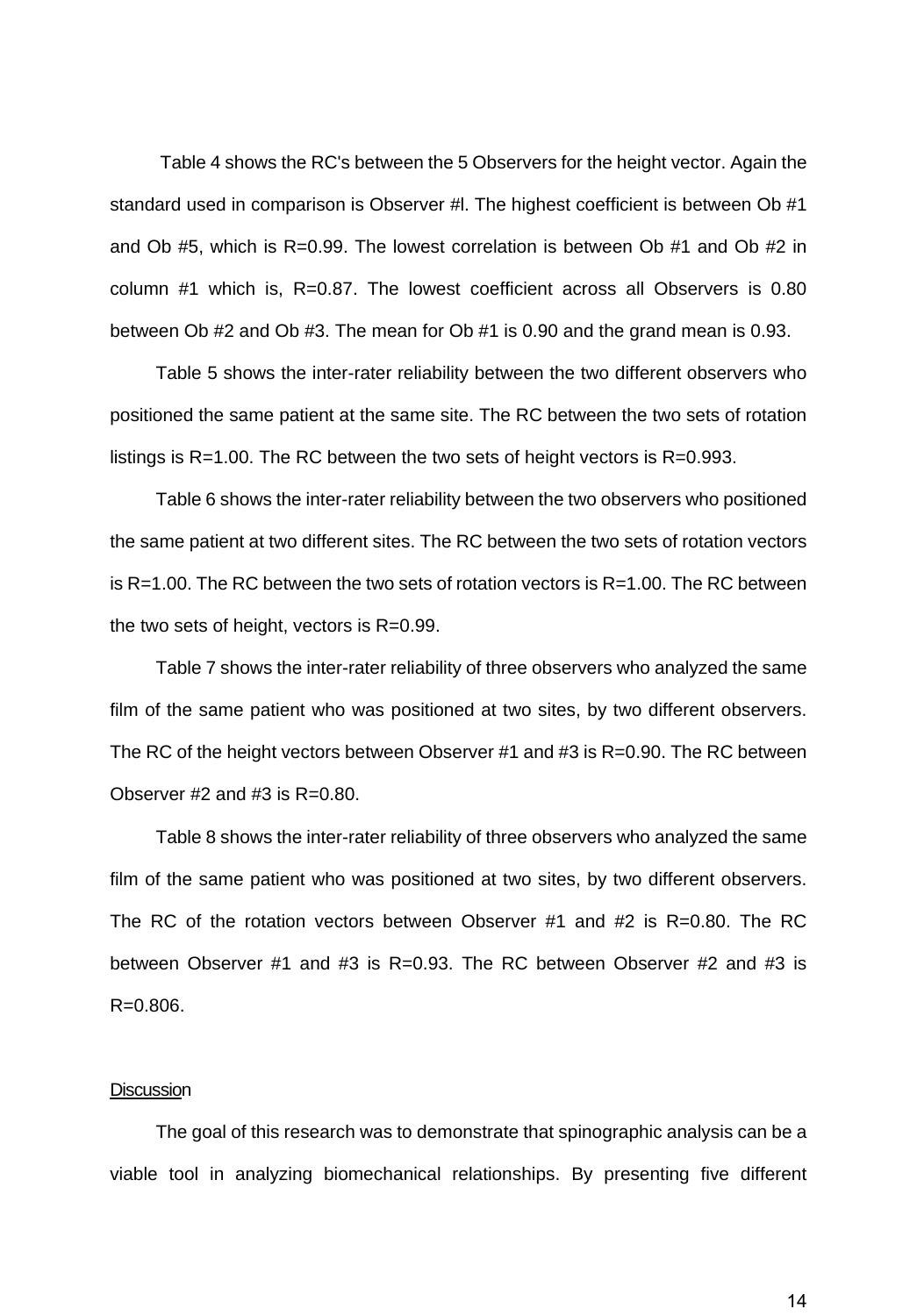conditions, the problems of magnification, distortion and observer error were examined either as an entity or as a part of another variable. For an example, in Hypothesis #1 the concern was intra-observer error. Can the observer be internally consistent in how they analyze x-rays? The results suggest that this is possible. Another concern was inter-rater reliability. Can a group of analyzers obtain the same results reading the same x-rays? Hypothesis #2 indicates that a high inter-consistency can be realized. The observer error is reasonably well answered but what about the magnification and distortion problem?

Hypothesis #3 and #4 answer the distortion problem. #3 examines the consistency of two observers placing and x-raying the same patient using the same x-ray equipment, #4 examines the consistency of two observers placing and x-raying the same patient using different x-ray equipment. One might expect the (RC) to be higher for #3 because of the variance due to equipment and time placement of the patient is controlled, but the high consistency found with #4 realizing that there were equipment differences and considerably more time lag from one observer to the other is particularly impressive.

Hypothesis #5 attempts to answer the magnification problem, which is an analysis problem, because if there is high consistency among three observers analyzing two different sets of films taken at two different sites, most of the variables that would work against a reliable spinographic analysis would be present. The evidence shows that there can be a successful interchange of films without too much loss to the patient. The standard used in this study is based on two criteria. Downie and Starr<sup>12</sup> indicate that reliability coefficients (RC) of over 0.90 are extremely high. Therefore (RC's) of 0.90 or better suggest a high consistency, approaching unity. The differences between observers in the majority of the cases in this study were very small therefore supporting the null hypothesis predicted for this research. The investigator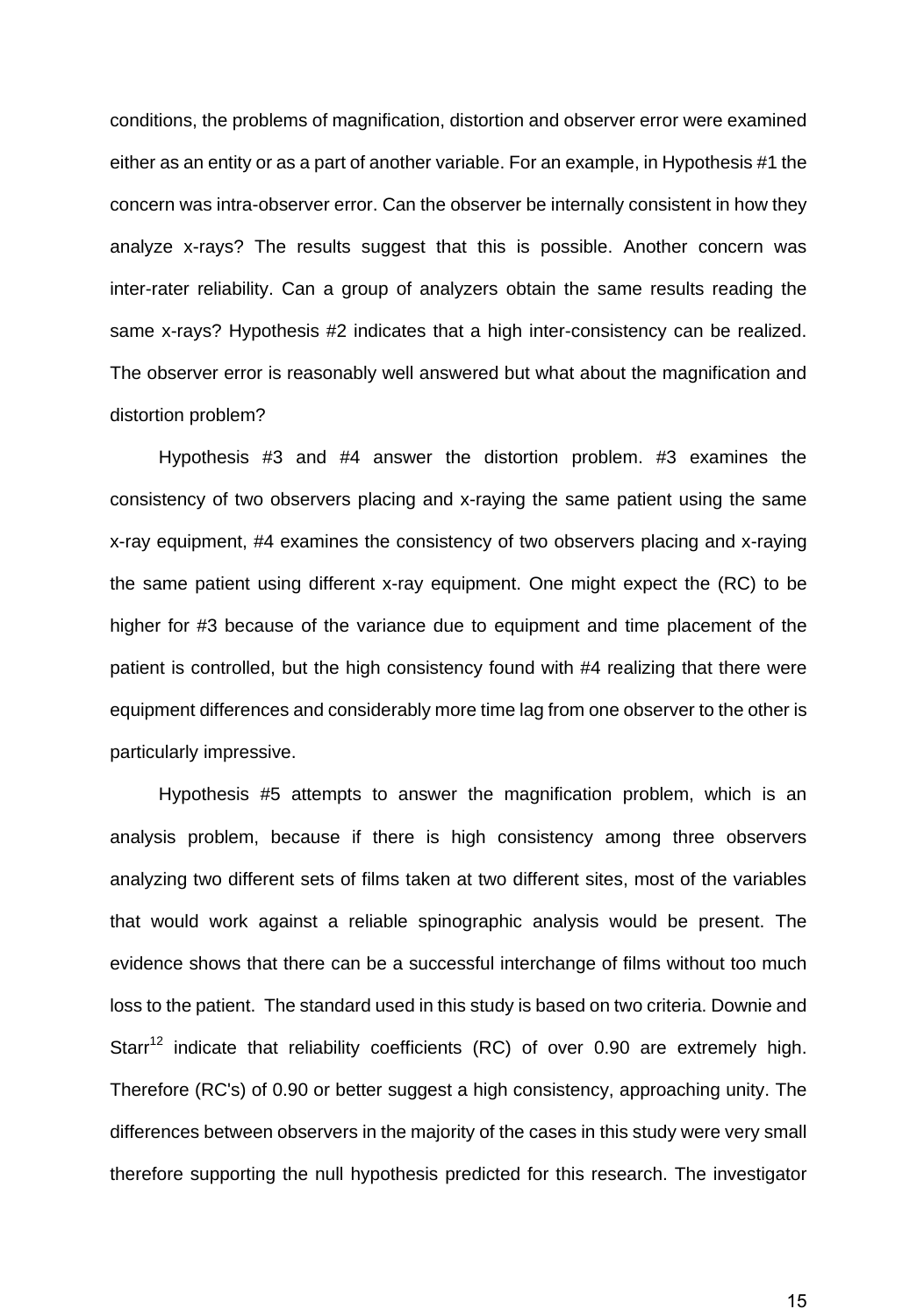feels that coefficients above 0.90 are an acceptable standard, because this index translated into slightly less than one degree of variation each time an observer analyzed a film. This small an error would not be detrimental to a patient except where the error would change laterality or side of the rotation. It is also doubtful that the adjuster could make an adjustment of a half of a degree to his body posture to accommodate the final resultant if in fact the adjuster knew of the discrepancy.

The results also suggest there is a tendency of the observers to be less consistent with the rotation vector than with the height vector. This is a somewhat surprising finding because determining the rotation vector is thought to be a less complicated procedure than establishing the height vector.

### Conclusion:

The performance of the observers supports the position that it is possible to evaluate biomechanical relationships using spinographic analysis. The key to successful spinographic analysis is properly aligned x-ray equipment, proper placement of the patient, a rotatory measurement system, and competent observers.

#### Acknowledgements:

The author wished to acknowledge the contributions of Drs. Ralph Gregory, Keith Denton, Teresa Denton, and Edna Denton, Monroe, Michigan; Dr. Marshall Dickholtz, Chicago, Illinois; Dr. Al Berti, Vancouver, B.C.; Dr. Lloyd Pond, Farmington, New Mexico; Dr. Glenn Gripe, Newport Beach, California, and Dr. Gordon Grannis, Laguna Beach, California.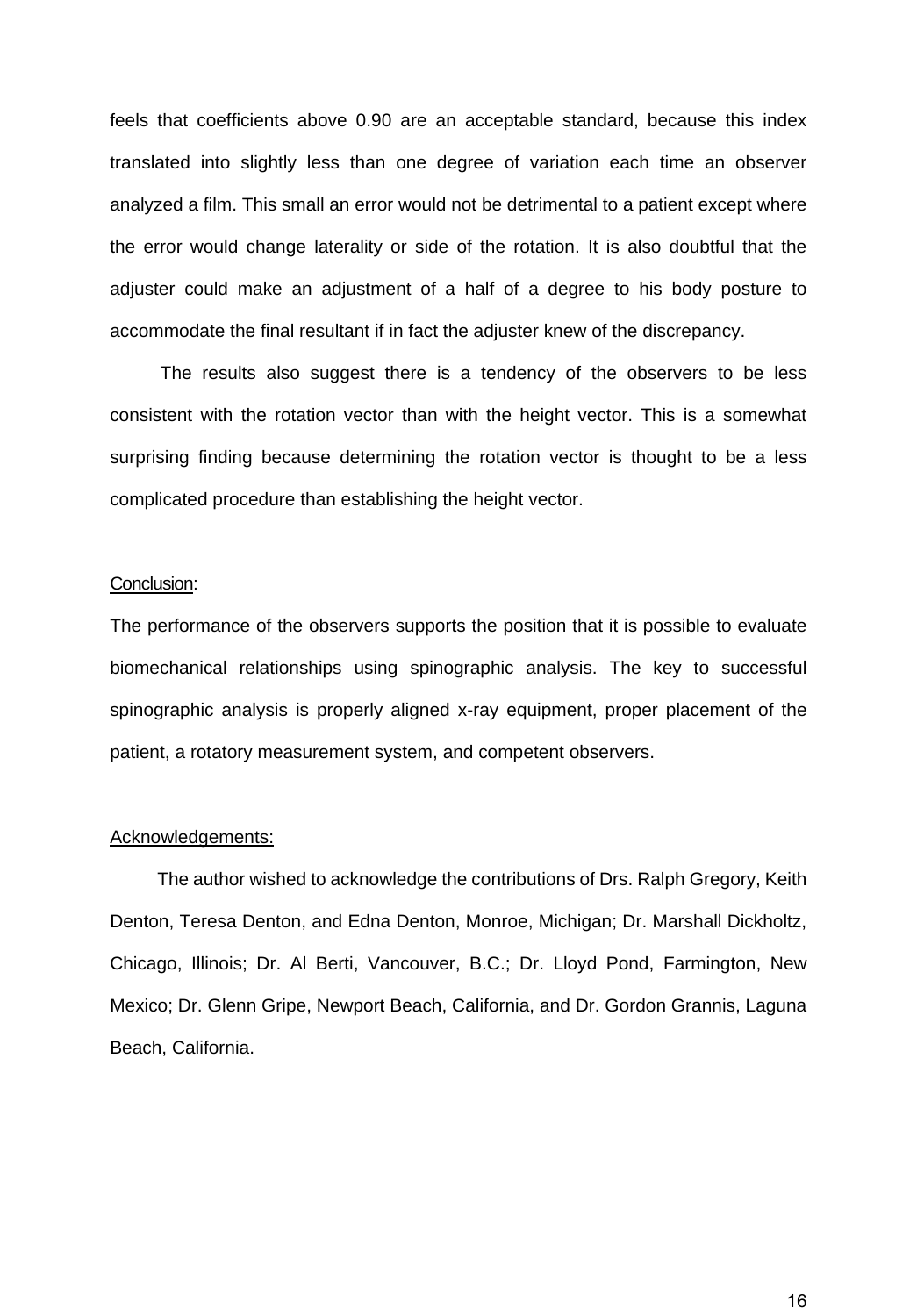References:

- 1. Hildenbrandt, R. W. The Chiropractic Spinography Issue. J. Manip Physiol Ther 1981; 4: 171-172.
- 2. Philips, R. B. The Use of X-rays in Spinal Manipulative Therapy. In: Haldeman, S Ed. Modern developments in the principals and practice of chiropractic. New York: Appelton-Century-Crofts 1980: 189-208.
- 3. Dickholtz, M. X-ray Alignment Handbook. National Upper Cervical Chiropractic Association, 1971.
- 4. Gregory, R. Some Comments Regarding the Concept of Normal. The Upper Cervical Monograph, April 1982: Vol.3, NO. 3.
- 5. Hildenbrandt, R. W. Chiropractic Spinography and Postural Roentgenology. J. Manip physiol Ther 1981, 4: 191-202.
- 6. Seemann, D. C-l Subluxations, Short Leg, and Pelvic Distortions. The Upper Cervical Monograph, Nov. 1978: Vol. 2, No. 5.
- 7. Dickholtz, M. Patient Alignment for Upper Cervical X-rays. The Upper Cervical Monograph, Dec. 1980: Vol. 2, No. 8
- 8. Gregory, R. The Atlas Subluxation Complex Manual. The National Upper Cervical Chiropractic Association, 1971.
- 9. Gregory, R. Biomechanics of the Upper Cervical Spine. The Upper Cervical Monograph, Jan. 1981: Vol.2, No. 10.
- 10. Luster, L. B., & Keats, T.E. Atlas of Roentgenographical Measurement. Year Book Medical Publishers, 4th Edition, 1978.
- 11. Philips, R. B. An Evaluation of Graphic Analysis of the Pelvis on the A-P Spine Radiograph. American Chiropractic Association Journal of Chiropractic 1975; Vol. IX:145-148.
- 12. Downie, N. M. & Starry, A. R. Descriptive and Inferential Statistics. New York: Harper and Row, 1977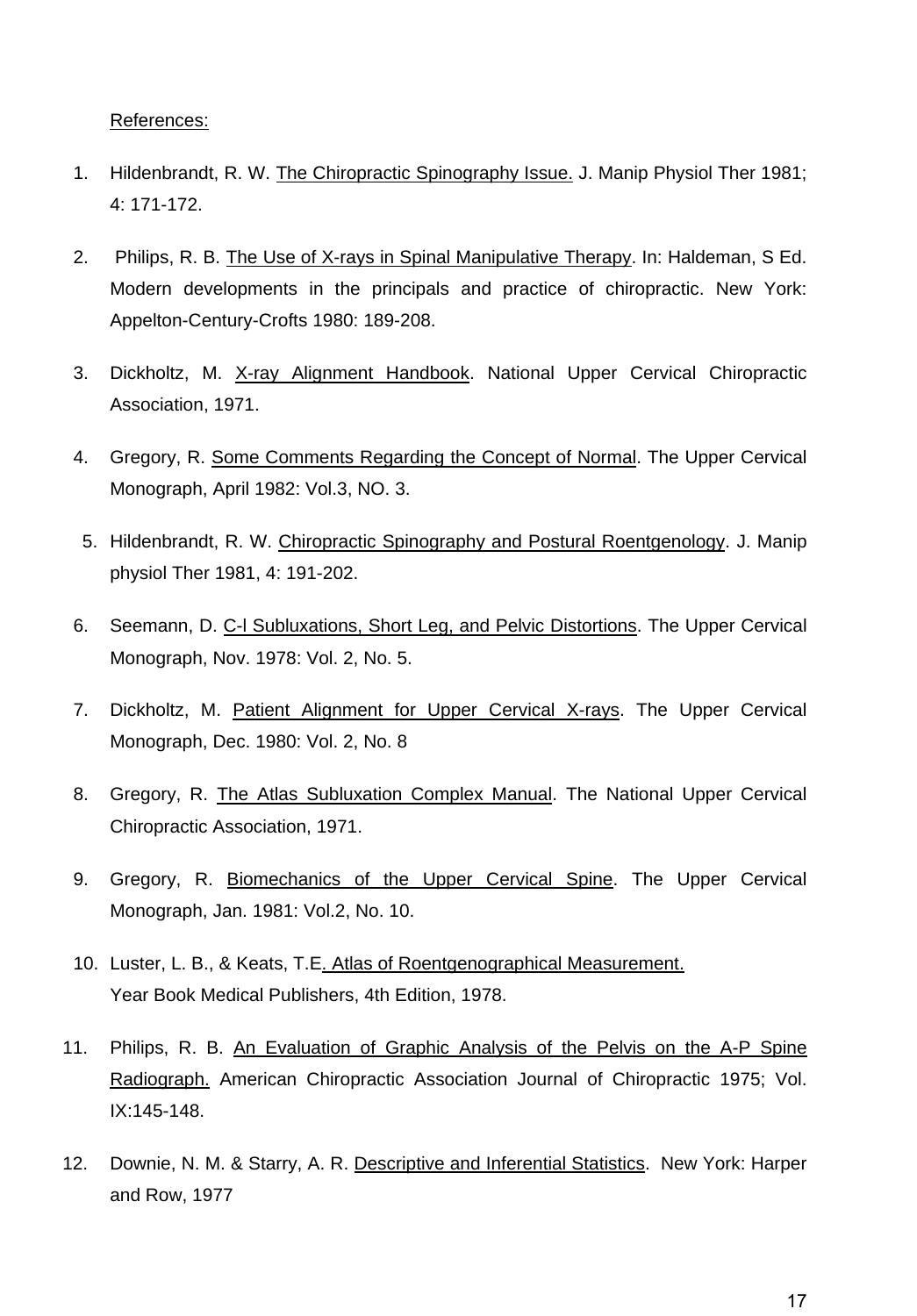## **Tables:**

## **Table 1. Intra-Observer Reliability Coefficients for Observer #1 for The Rotation and Height Vector. N=9\***

|                        | <b>Rotation #1</b>       | Height #1 |
|------------------------|--------------------------|-----------|
| <b>Rotation #2</b>     | 0.97                     |           |
| Height #2              | $\overline{\phantom{0}}$ | 0.94      |
| <b>Mean Deviation</b>  | $0.54^\circ$             | 0.52"     |
| * $p < 0.01$ r = 0.735 |                          |           |

**Table 2. Intra-Observer Reliability Coefficients for Observer #2 for The Rotation and Height Vector. N=9\***

|                       | <b>Rotation #1</b> | Height #1 |
|-----------------------|--------------------|-----------|
| <b>Rotation #2</b>    | 0.98               |           |
| Height #2             | -                  | 0.99      |
| <b>Mean Deviation</b> | $0.42^\circ$       | 0.25"     |

**\* p < 0.01 r = 0.735**

| Table 3. Inter-Observer Reliability Coefficients for Five Observers for The |  |
|-----------------------------------------------------------------------------|--|
| <b>Rotation Vector. N=9*</b>                                                |  |

|     | O#1  | O#2  | O#3            | <b>O#4</b> |
|-----|------|------|----------------|------------|
| O#1 | -    |      |                |            |
| O#2 | 0.81 | -    |                |            |
| O#3 | 0.82 | 0.58 | $\blacksquare$ |            |
| O#4 | 0.95 | 0.67 | 0.83           | -          |
| O#5 | 0.99 | 0.82 | 0.80           | 0.94       |

**MEAN = 0.93 \*p < 0.01 r = 0.735**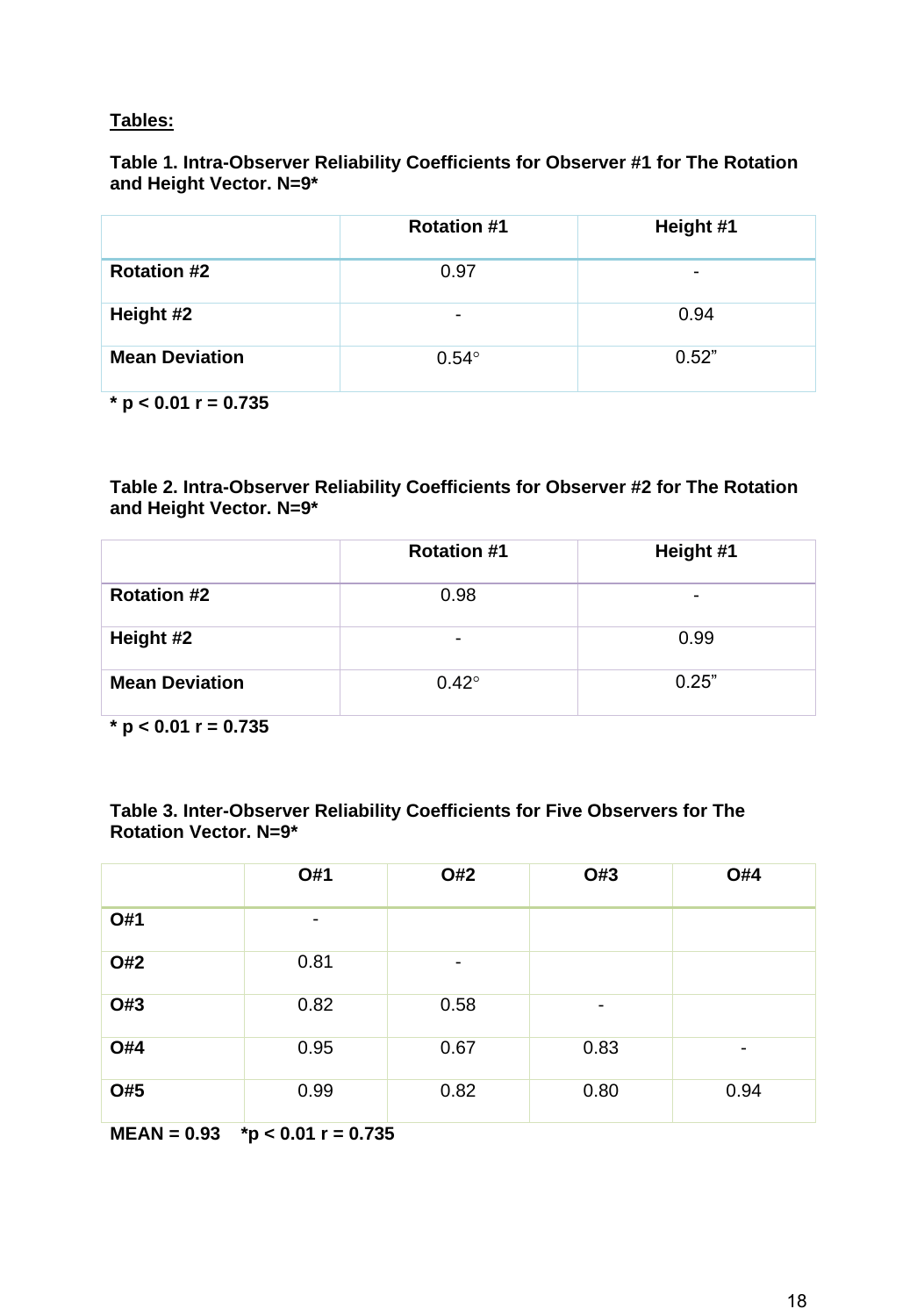|     | O#1  | O#2                      | O#3            | <b>O#4</b> |
|-----|------|--------------------------|----------------|------------|
| O#1 |      |                          |                |            |
| O#2 | 0.87 | $\overline{\phantom{a}}$ |                |            |
| O#3 | 0.91 | 0.80                     | $\blacksquare$ |            |
| O#4 | 0.97 | 0.91                     | 0.93           |            |
| O#5 | 0.99 | 0.86                     | 0.89           | 0.97       |

**Table 4. Inter-Observer Reliability Coefficients for Five Observers for The Height Vector. N=9\***

**MEAN = 0.96 \*p < 0.01 r = 0.735**

## **Table 5. Inter-Rater Reliability Patient Placement, Same Site, Same Patient, Two Observers. N=10\***

|             |             | Observer #1 |           |
|-------------|-------------|-------------|-----------|
|             |             | Rotation #1 | Height #1 |
| Observer #2 | Rotation #2 | 1.00        |           |
|             | Height #2   |             | 0.993     |

**\*p < 0.01 r = 0.708**

## **Table 6. Inter-Rater Reliability Patient Placement, Different Site, Same Patient, Two Observers. N=9\***

|             |             | Observer #1 |           |
|-------------|-------------|-------------|-----------|
|             |             | Rotation #1 | Height #1 |
| Observer #2 | Rotation #2 | 1.00        |           |
|             | Height #2   |             | 0.99      |

**\*p < 0.01 r = 0.735**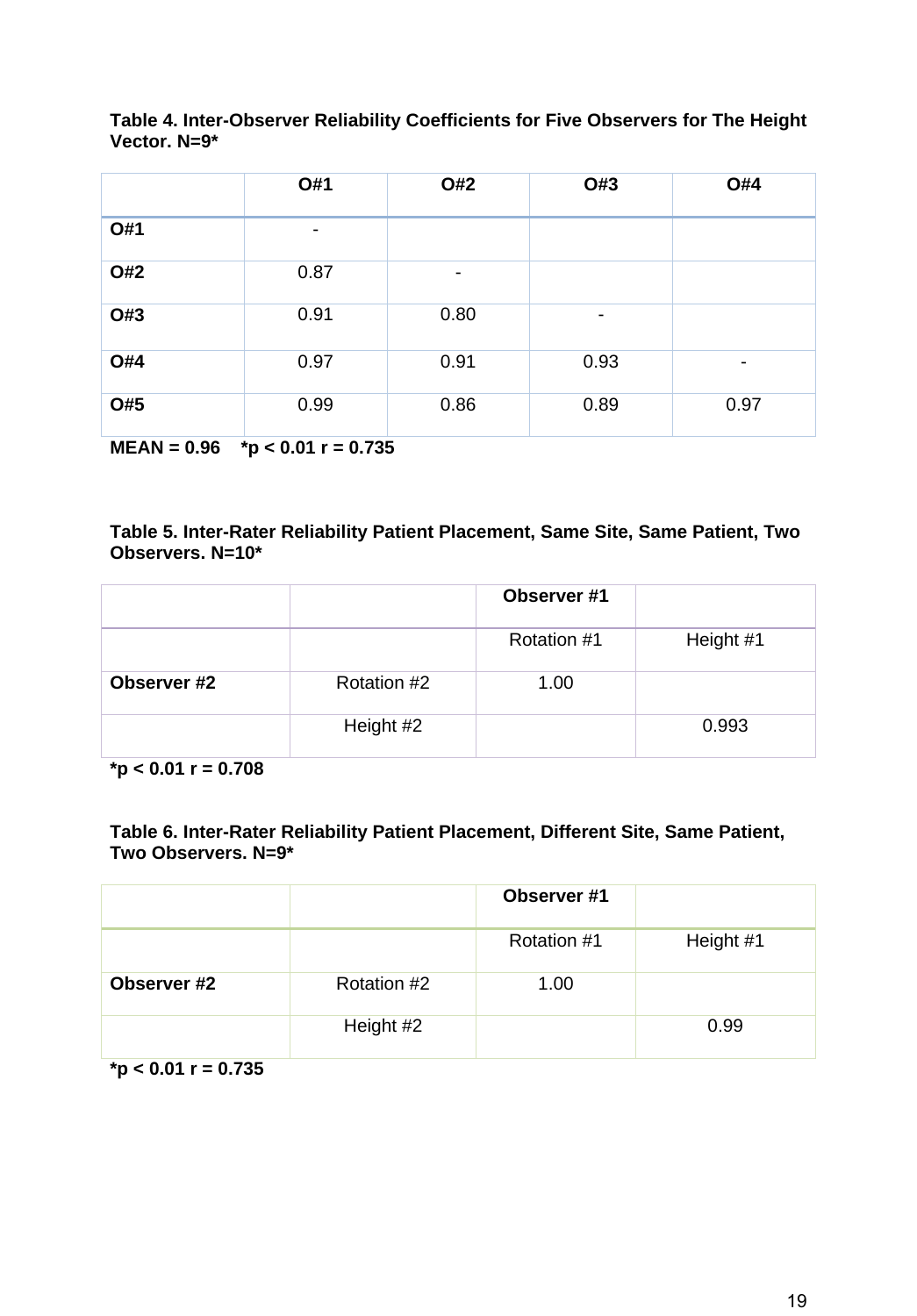**Table 7. Inter-Rater Reliability Two Different Sites, Same Patient, Two Different Placements, Three Observers for Height Vectors. N=9\***

|             | Observer #2              | Observer #3 |
|-------------|--------------------------|-------------|
| Observer #1 | 0.90                     | 0.90        |
| Observer #2 | $\overline{\phantom{0}}$ | 0.80        |

**\*p < 0.01 r = 0.735**

**Table 8. Inter-Rater Reliability Two Different Sites, Same Patient, Two Different Placements, Three Observers for Rotation Vectors. N=9\***

|             | Observer #2 | Observer #3 |
|-------------|-------------|-------------|
| Observer #1 | 0.80        | 0.93        |
| Observer #2 |             | 0.80        |

**\*p < 0.01 r = 0.735**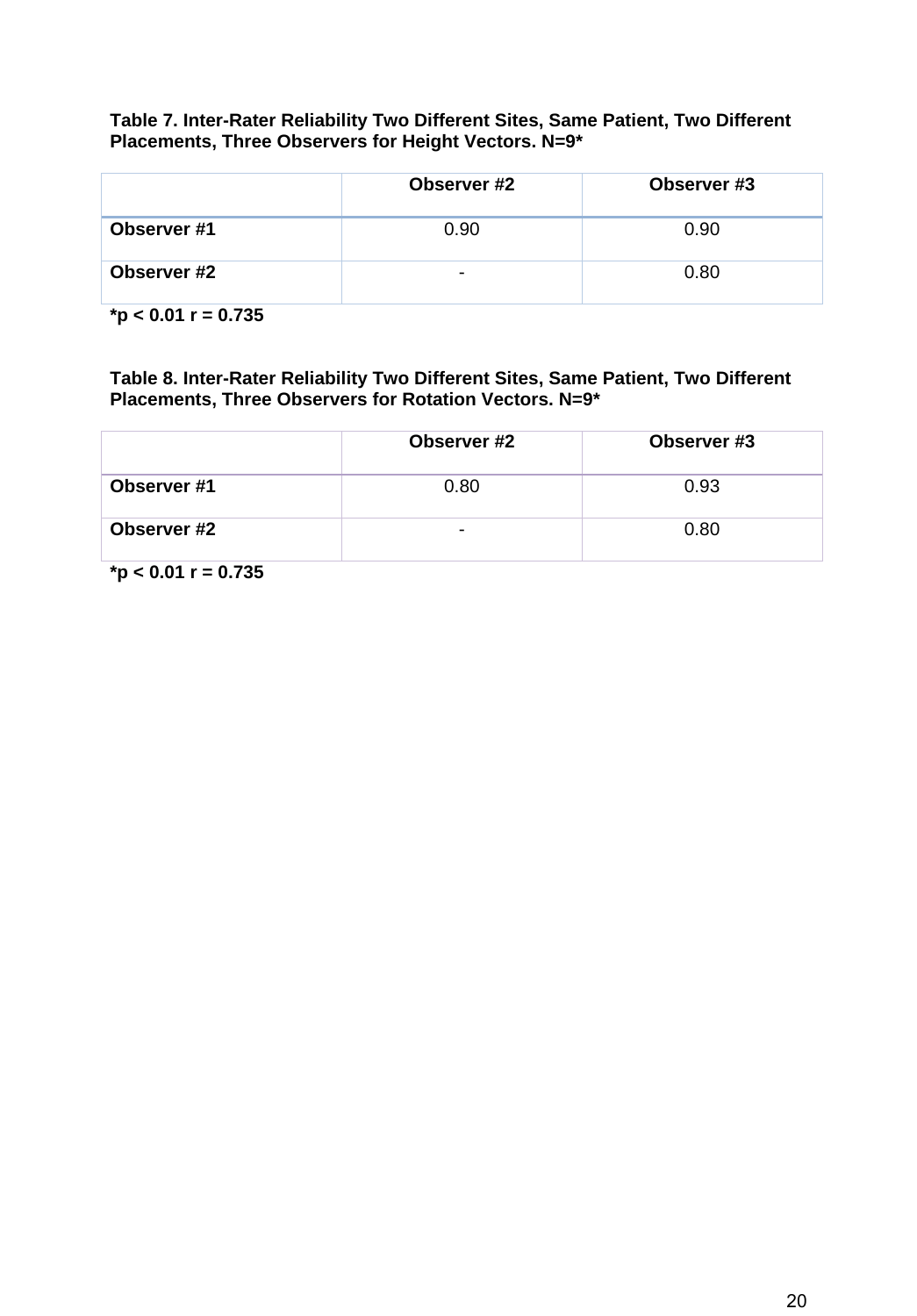**Figures:**

# **FIGURE 1.**

PROPERLY ALIGNED X-RAY EQUIPMENT USING THE LONG AND SHORT AXIS WIRES.



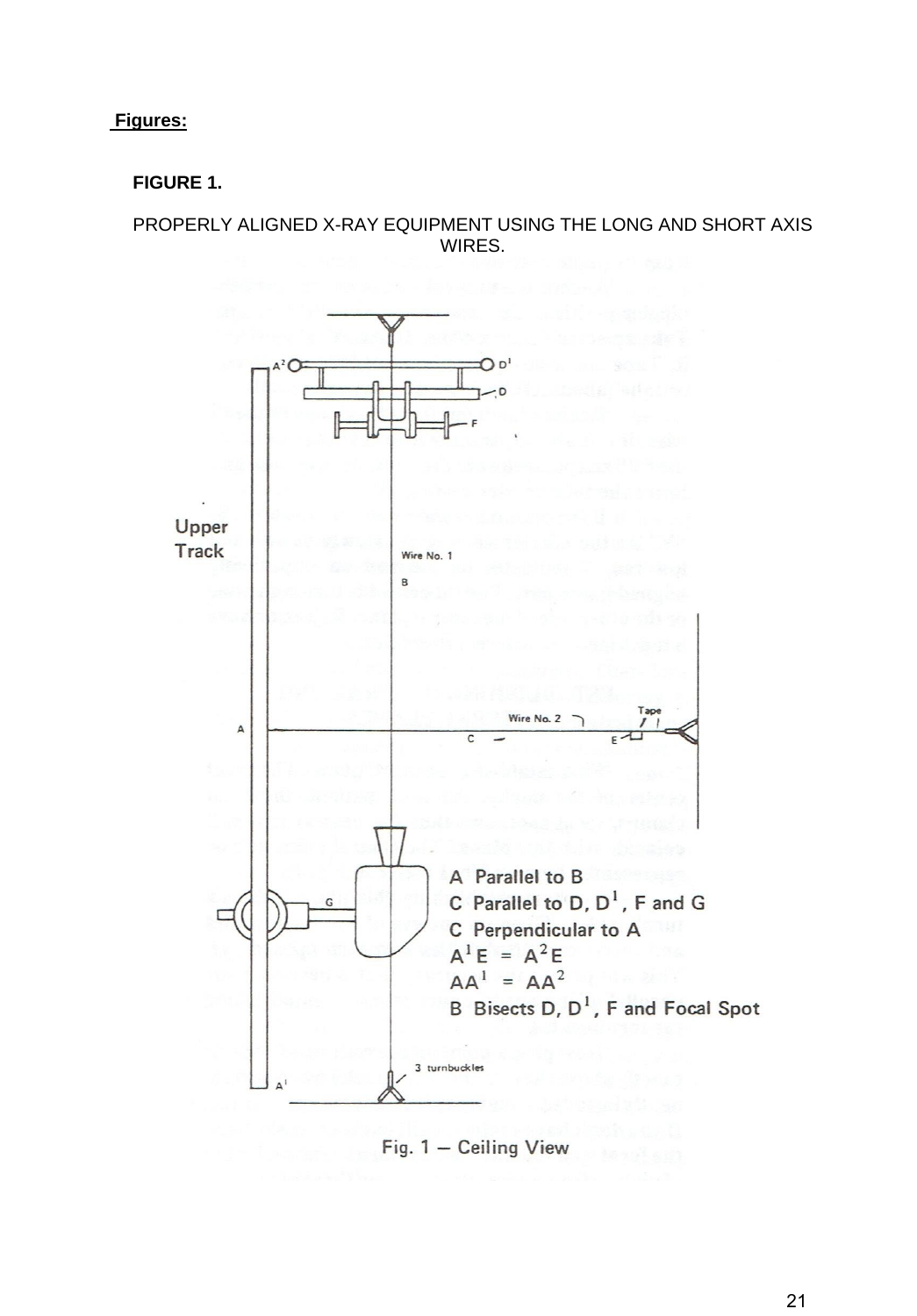## **FIGURE 2.**



LATERALITY WHICH IS FORMED BY THE ATLAS PLANE LINE AND THE CENTRAL SKULL LINE.

## **FIGURE 3.**



THE AXIAL CIRCLE AND CONDYLAR CIRCLE RELATIONSHIP.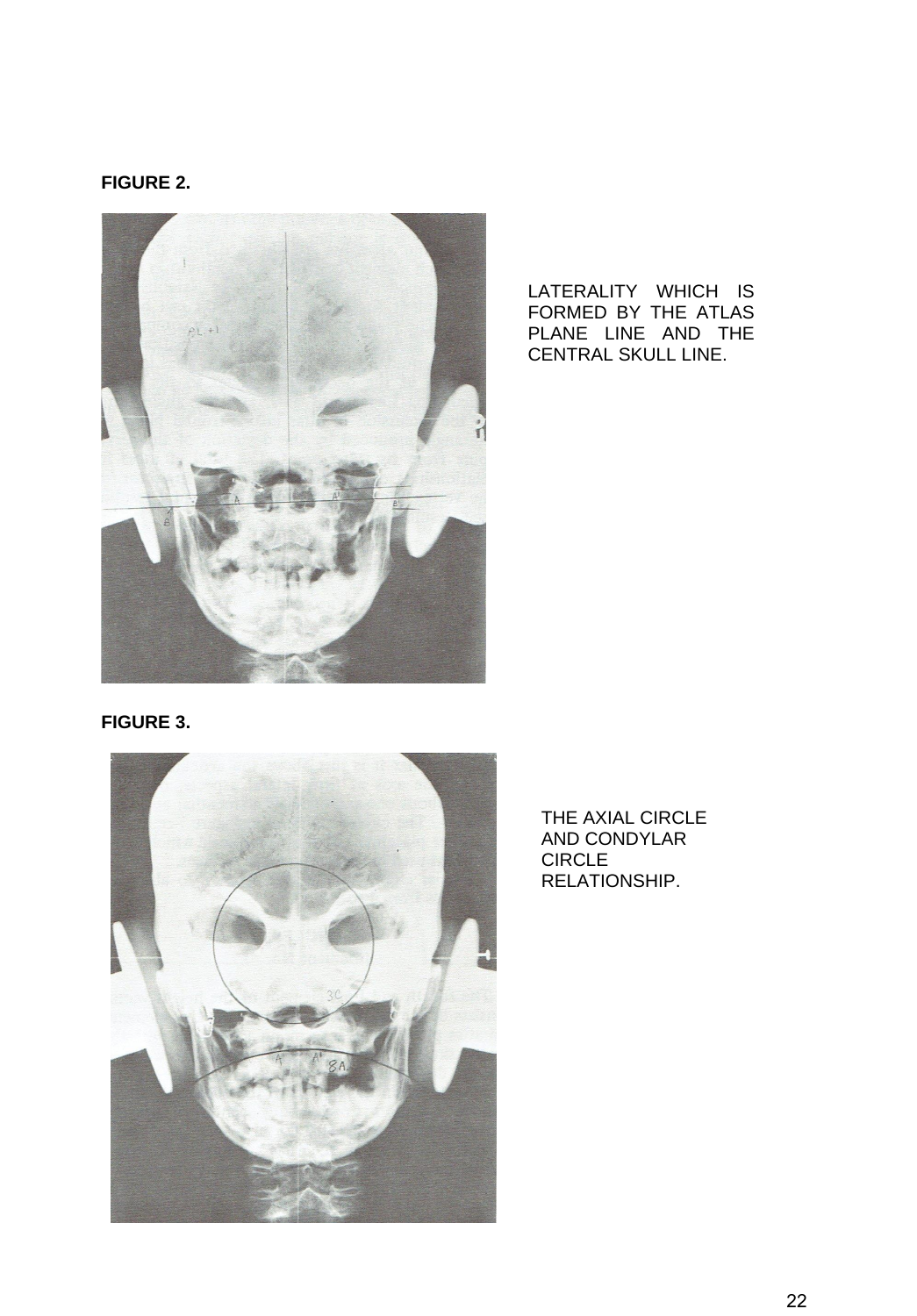

# **FIGURE 4.**

FIRST BASIC TYPE

LATERALITY AND LOWER ANGLE ARE ON OPPOSITE SIDES.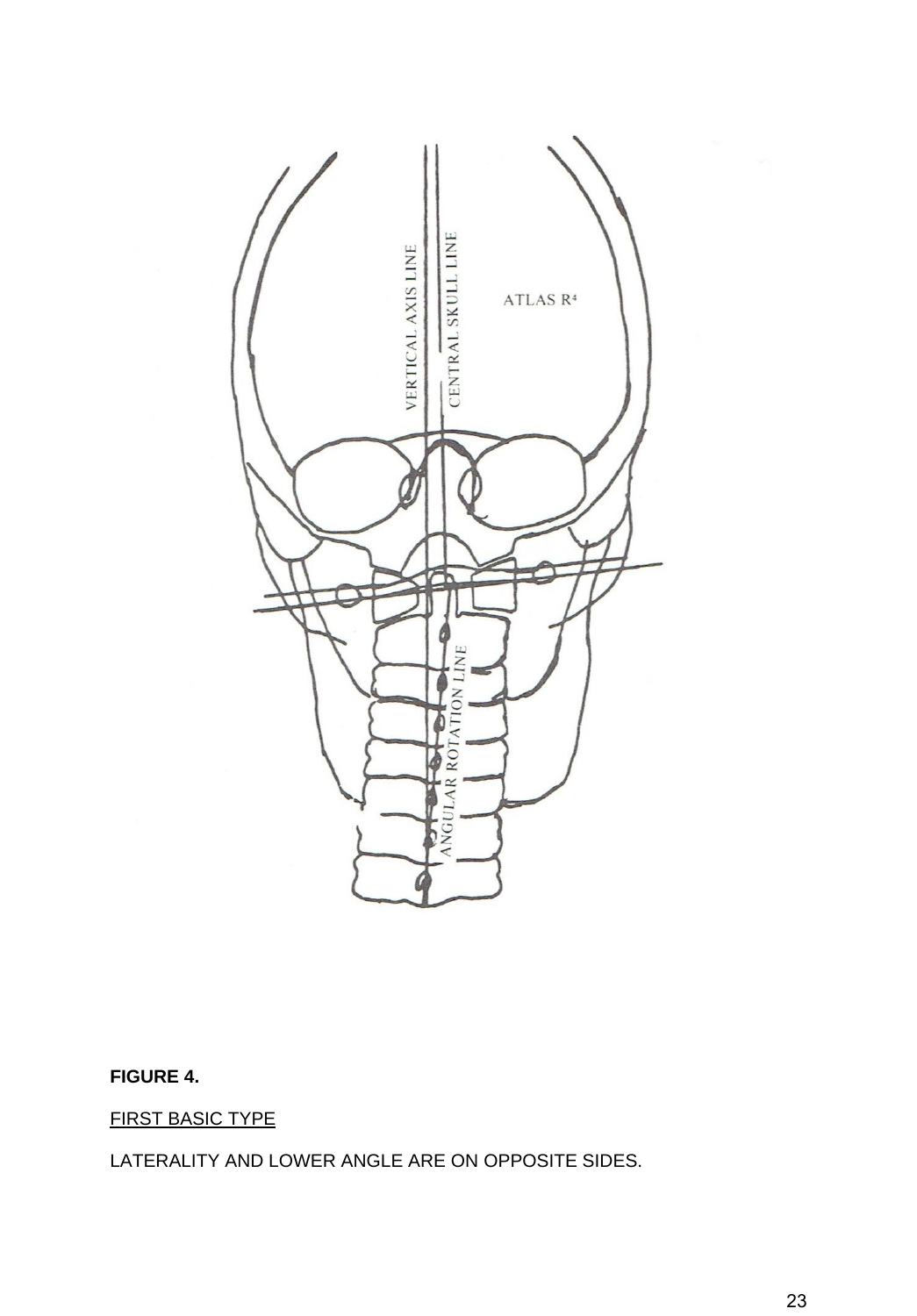

# **FIGURE 5.**

SECOND BASIC TYPE

LATERALITY AND LOWER ANGLE ARE ON SAME SIDE.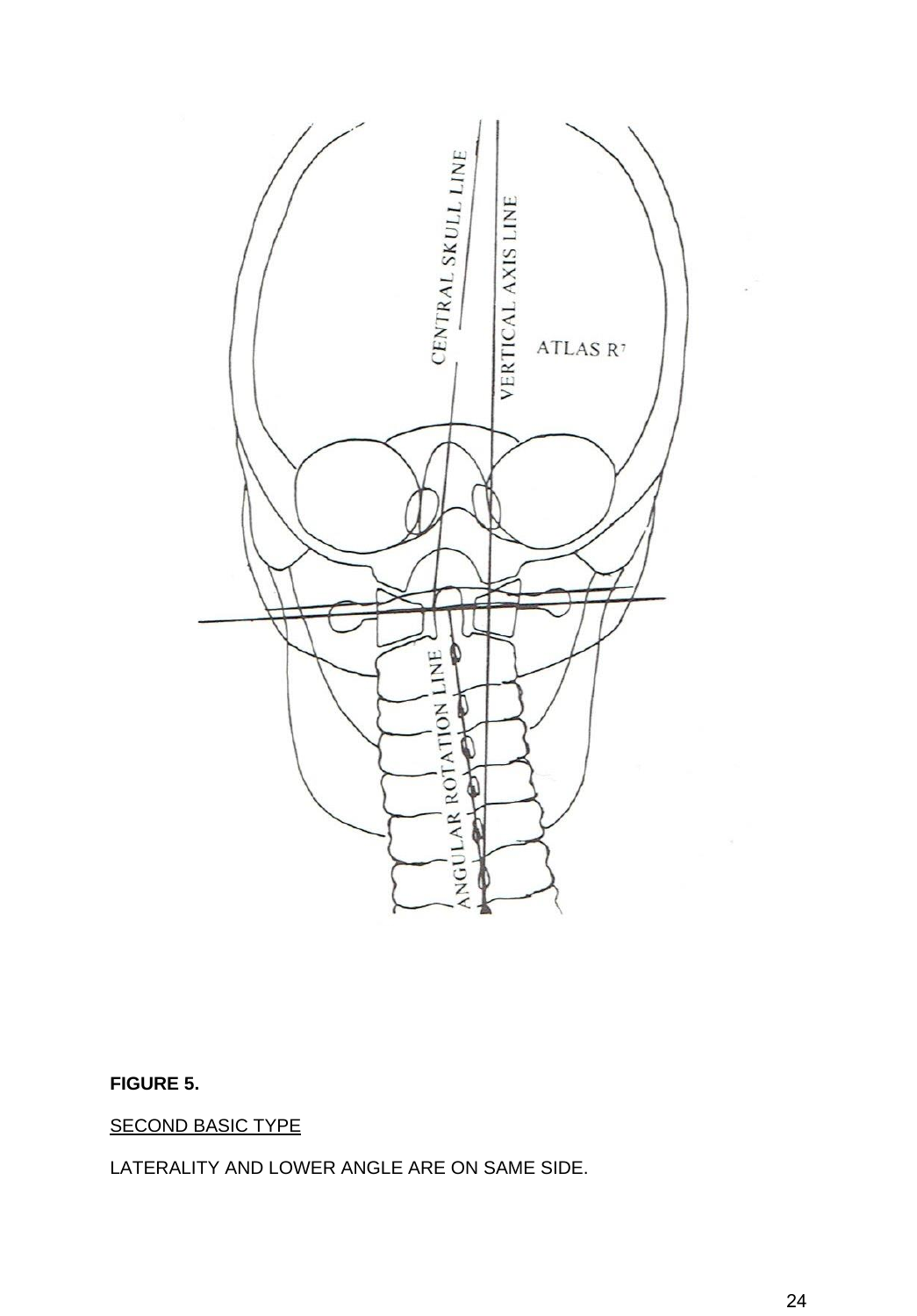

# **FIGURE 6.**

ROTATION-THE RELATIONSHIPE BETWEEN THE HEAD AND THE ATLAS